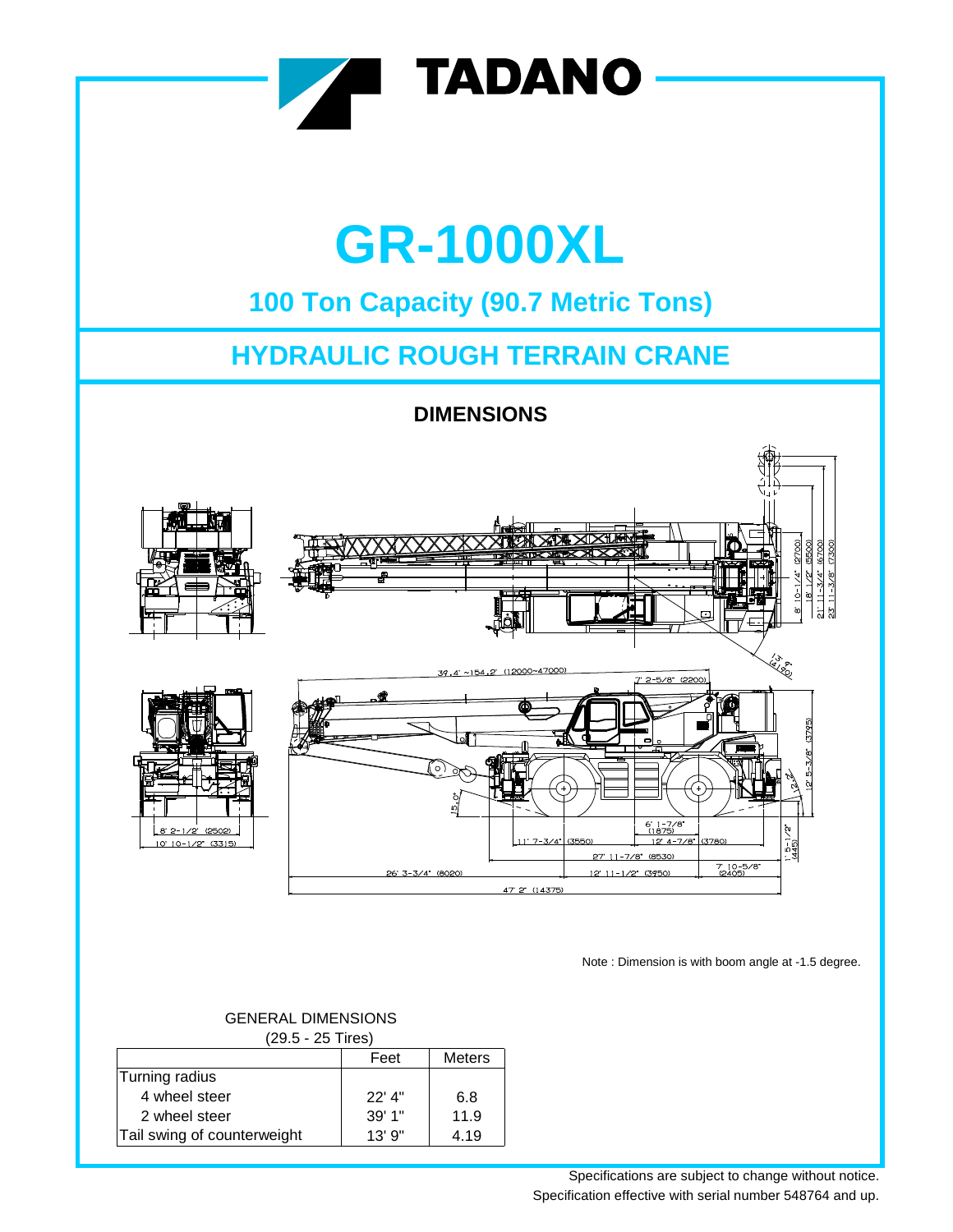## **CRANE SPECIFICATIONS**

Five section full power synchronized telescoping boom, Breaking strength (Main and Aux): 72,800 lbs (33,000 kg) 39.4'~154.2' (12.0m~47.0m), of round box construction with seven sheaves, 17-5/16" (0.44m) root diameter, at boom head. **HOOK BLOCKS** The synchronization system consists of two telescope cylinders, 100 ton (90.7 metric ton) - 8 sheaves with swivel hook block and safety latch. with holding valve. Two easily removable wire rope guards, rope dead end provided on both sides of boom head. Boom telescope sections are supported by wear pads both vertically and horizontally. **HYDRAULIC SYSTEM** Extension speed 114.8' in 160 seconds.

holding valve. Elevation -1.5  $^{\circ}$  ~80.5  $^{\circ}$ or foot operation. Boom angle indicator. entity and the state of the engaged/disengaged by rotary switch from operator's cab. Automatic speed reduction and soft stop function. Boom raising speed 20 $^{\circ}$  to 60 $^{\circ}$ 

**JIB** - Two stage bi-fold lattice type with  $3.5^\circ$ ,  $25^\circ$  or  $45^\circ$  offset (tilt type). Single sheave, 15-5/8" (0.396m) root diameter, at the head of both **RESERVOIR** - 202 gallon (763 lit.) capacity. External sight level jib sections. Stored alongside base boom section. Jib length is gauge. 33.2' (10.1m) or 58.1' (17.7m). Assistant cylinders for mounting and stowing, controlled at right side of superstructure. **FILTRATION** - BETA10=10 return filter, full flow with bypass Self stowing jib mounting pins. **protection**, located inside of hydraulic reservoir. Accessible for

#### **AUXILIARY LIFTING SHEAVE** (SINGLE TOP)

Single sheave, 15-5/8" (0.396m) root diameter. Mounted to main **OIL COOLER** - Air cooled fan type. boom head for single line work (storable).

**ANTI-TWO BLOCK** - Pendant type over-winding cut out device **CAB AND CONTROLS** with audio-visual (FAILURE lamp/BUZZER) warning system.

Hydraulic axial piston motor through planetary slewing speed reducer. Continuous 360° full circle slewing on ball bearing turn table at 1.5min<sup>-1</sup> {rpm}. Equipped with manually locked/released and safety glass windows opening at side. Door window is slewing brake. A 360° positive slewing lock for pick and carry and travel modes, manually engaged in cab. Twin slewing system: Free slewing are shatter-resistant. Tilt-telescoping steering wheel. Adjustable or lock slewing controlled by selector switch on front console. control lever stands for slewing, boom elevating, boom telescoping,

**MAIN HOIST** - Variable speed type with grooved drum driven by throttle knob. Foot operated controls: boom elevating, hydraulic axial piston motor through speed reducer. Power load boom telescoping, service brake and engine throttle. lowering and raising. Equipped with automatic brake (neutral brake) Hot water cab heater and air conditioning. and counterbalance valve. Controlled independently of auxiliary hoist. Equipped with cable follower and drum rotation indicator. Dash-mounted engine start/stop, monitor lamps, cigarette lighter,

**DRUM** - Grooved 14-1/4" (0.362m) root diameter x 23-5/8" (0.6m) select switch, power window switch, pump engaged/disengaged wide. Wire rope: 830' of 3/4" diameter rope (253m of 19mm). switch, slewing brake switch, telescoping/auxiliary hoist select Maximum line speed: 560FPM (170m/min) at the 6th layer.

AUXILIARY HOIST - Variable speed type with grooved drum driven **Instruments - Torque converter oil temperature**, engine water by hydraulic axial piston motor through speed reducer. Power load temperature, air pressure, fuel, speedometer, tachometer, lowering and raising. Equipped with automatic brake (neutral brake) hour meter and odometer / tripmeter. Hydraulic oil pressure is and counterbalance valve. Controlled independently of main hoist. monitored and displayed on the AML-C display panel. Equipped with cable follower and drum rotation indicator.

**DRUM** - Grooved 14-1/4" (0.362m) root diameter x 23-5/8" (0.6m) wide. Wire rope: 456' of 3/4" diameter rope (139m of 19mm). Drum capacity: 997' (304m) 7 layers. Maximum single line pull (available): 20,000 lbs (9,090kg). Maximum line speed: 491FPM (149m/min) at the 4th layer.

**BOOM** WIRE ROPE - Non-rotating 3/4" (19mm) 7x35 class.

an extension cable and retraction cable. Hydraulic cylinder fitted 7.3 ton (6.6 metric ton) - Weighted hook ball with swivel and safety latch.

**PUMPS** - Two variable piston pumps for crane functions. **BOOM ELEVATION** - By a double acting hydraulic cylinder with Tandem gear pump for steering, slewing and optional equipment. Powered by carrier engine. Pump disconnect for crane is

> **CONTROL VALVES** - Multiple valves actuated by pilot pressure with integral pressure relief valves.

easy replacement.

Both crane and drive operations can be performed from one cab **SLEWING** mounted on rotating superstructure.

Left side, 1 man type, steel construction with sliding door access powered control. Windshield glass window and roof glass window auxiliary hoist and main hoist. Control lever stands can change **HOIST HOIST HOIST** *HOIST HOIST M<sub>ISS</sub>* **<b>***M<sub>ISS</sub> <i>MISS MISS MISS MISS MISS <i>MISS MISS MISS MISS MISS MISS MISS MISS MISS MISS MISS MISS MISS* operator's seat with high back, headrest and armrest. Engine

drive selector switch, parking brake switch, steering mode Drum capacity: 997' (304m) 7 layers. switch, switch, outrigger controls, free slewing / lock slewing selector switch, Maximum single line pull (available): 20,000 lbs (9,090kg). eco mode switch, high speed hoist (main/aux) switch and ashtray.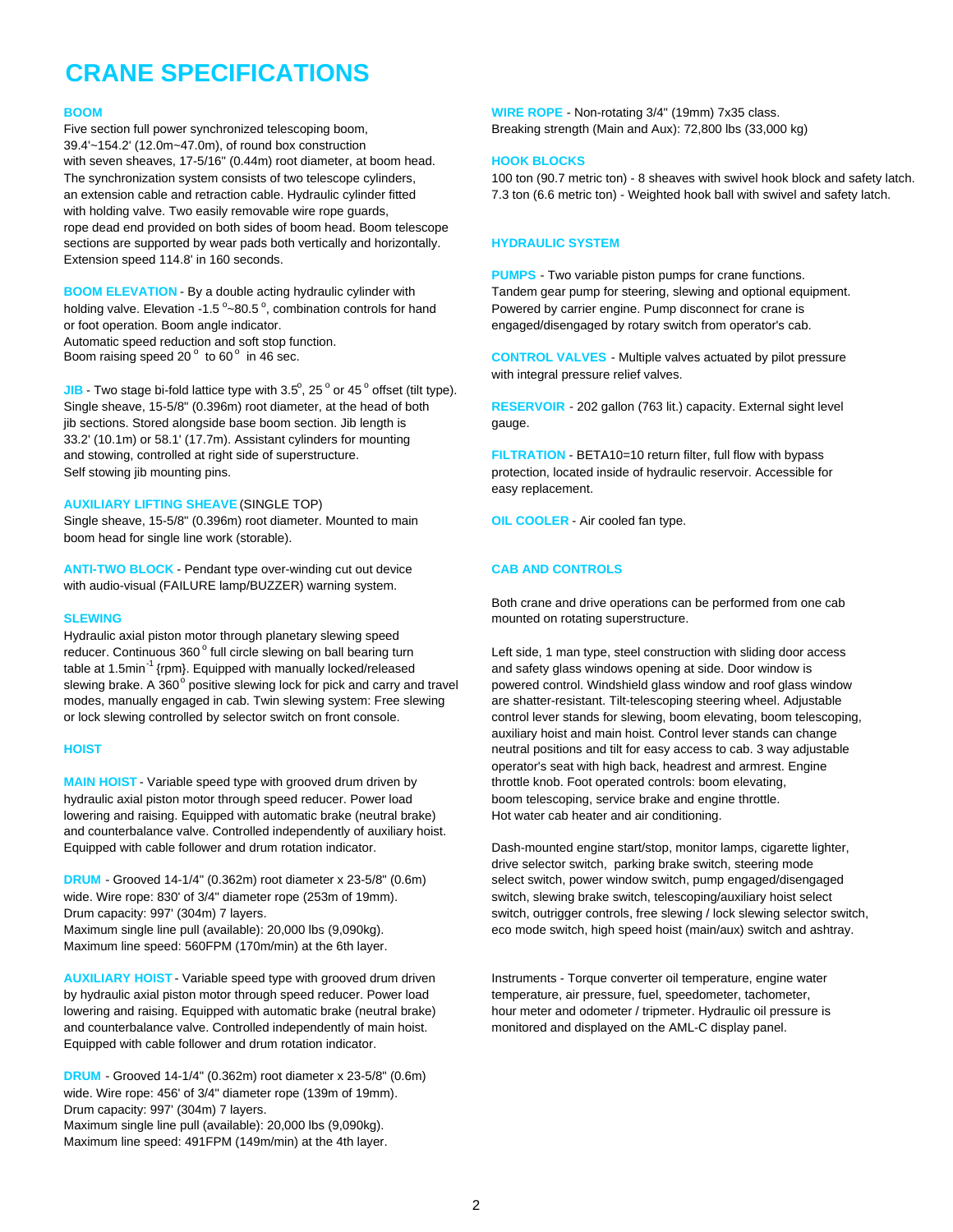Tadano electronic LOAD MOMENT INDICATOR system TADANO AML-C monitors outrigger extended length and

- Control lever lockout function CAPACITIES" table
- Boom position indicator
- 
- Boom angle / boom length / jib offset angle / jib length / load selector, and slewing lock lever and sight level bubble. radius / rated lifting capacities / actual loads read out Upper console includes working light switch, roof washer
- 
- on boom elevation and slewing control switch.
- Working condition register switch
- preset function conditions.
- External warning lamp
- Tare function
- Fuel consumption monitor
- Main hoist / auxiliary hoist select
- Drum rotation indicator (audible and visible type) main and auxiliary hoist

## **CARRIER SPECIFICATIONS**

**TYPE** - Rear engine, left hand steering, driving axle 2-way **SUSPENSION** - Front: Rigid mounted to frame. selected type by manual switch, 4x2 front drive, 4x4 front and Rear: Pivot mounted with hydraulic lockout device. rear drive.

**FRAME** - High tensile steel, all welded mono-box construction. **BRAKE SYSTEMS** - Service: Air over hydraulic disc brakes on

**TRANSMISSION** - Electronically controlled full automatic brake acting on input shaft of front axle. Auxiliary: Electrotransmission. Torque converter driving full powershift with pneumatic operated exhaust brake. driving axle selector. 6 forward and 2 reverse speeds, constant mesh. **TIRES** - 29.5-25 34PR(OR)

3 speeds - high range - 2 wheel drive; 4 wheel drive

planetary reduction. Rear: Full floating type, steering and driving crane duty in confined areas. axle with planetary reduction and non-spin rear differential.

**STEERING**- Hydraulic power steering controlled by steering wheel. Four steering modes available: 2 wheel front, 2 wheel rear, 4 wheel coordinated and 4 wheel crab.

#### **ENGINE**

| Model                         | Cummins QSB6.7 [Tier 4]                   | Radiator                    | Fin and tube core, thermostat contr  |
|-------------------------------|-------------------------------------------|-----------------------------|--------------------------------------|
| Type                          | Direct injection diesel                   | Fan, in.(mm)                | Suction type, 9-blade, 28 (711) dia. |
| No. of cylinders              |                                           | Starting                    | 24 volt                              |
| Combustion                    | 4 cycle, turbo charged and after cooled   | Charging                    | 24 volt system, negative ground      |
| BoreXStroke, in.(mm)          | 4.212 x 4.882 (107 x 124)                 | <b>Battery</b>              | 2-120 amp. Hour                      |
| Displacement, cu. in (liters) | 409 (6.700)                               | Compressor, air, CFM(I/min) | 17.0 CFM (481) at 2,400rpm           |
| Air inlet heater              | 24 volt preheat                           | Horsepower (kW)             | Gross 270 (201) at 2,000rpm          |
| Air cleaner                   | Dry type, replaceable element             | Torque, Max. ft-lb (Nm)     | 730 (990) at 1,500rpm                |
| Oil filter                    | Full flow with replaceable element        | Capacity, gal. (liters)     |                                      |
| Fuel filter                   | Full flow with replaceable element        | Cooling water               | 7.4(28)                              |
| Fuel tank, gal.(liters)       | 79.2 (300), right side of carrier         | Lubrication                 | 4.0(15)                              |
| Coolina                       | Liquid pressurized, recirculating by-pass | Fuel                        | 79.2 (300)                           |

(AML-C) including: automatically programs the corresponding "RATED LIFTING

 Outrigger state indicator Operator's right hand console includes transmission gear Ratio of actual load moment to rated load moment and wiper switch, emergency outrigger set up key switch, indication indication interved select switch, eco mode switch, and indication interved select switch, eco mode switch, • Automatic Speed Reduction and Slow Stop function high speed hoist (main/aux) switch and air conditioning

• Load radius / boom angle / tip height / slewing range NOTE: Each crane motion speed is based on unloaded

all 4 wheels. Parking/Emergency: Spring applied-air released

3 speeds - low range - 4 wheel drive **OUTRIGGERS** - Four hydraulic, beam and jack outriggers. Vertical jack cylinders equipped with integral holding valve. Each **TRAVEL SPEED** - 22 mph (36 km/h) *Demaya below the controlled independently from cab. COND COND COND COND COND COND COND COND COND COND COND COND COND COND COND* Beams extend to 23' 11-3/8" (7.3 m) center-line and retract to **GRADEABILITY (tan)** - 94% (at stall), \*\*57% within 10' 10-1/2" (3.315 m) overall width with floats. Outrigger \*\* Machine should be operated within the limit of engine design. jack floats are attached thus eliminating the need of manually (30°: Cummins QSB6.7) **attaching and detaching them. Controls and sight bubble located** in superstructure cab. Four outrigger extension lengths are AXLE - Front: Full floating type, steering and driving axle with provided with corresponding "RATED LIFTING CAPACITIES" for

| Min. Extension                          |          | $8'$ 10-1/4" $(2.7m)$ center to center             |
|-----------------------------------------|----------|----------------------------------------------------|
| Mid. Extension                          | 18' 1/2" | (5.5m) center to center                            |
|                                         |          | Mid. Extension 21' 11-3/4" (6.7m) center to center |
|                                         |          | Max. Extension 23' 11-3/8" (7.3m) center to center |
| Float size(Diameter) 1' 11- 5/8" (0.6m) |          |                                                    |

| Model                         | Cummins QSB6.7 [Tier 4]                   | Radiator                    | Fin and tube core, thermostat controlled |
|-------------------------------|-------------------------------------------|-----------------------------|------------------------------------------|
| <b>Type</b>                   | Direct injection diesel                   | Fan, in.(mm)                | Suction type, 9-blade, 28 (711) dia.     |
| No. of cylinders              | 6                                         | Starting                    | 24 volt                                  |
| Combustion                    | 4 cycle, turbo charged and after cooled   | Charging                    | 24 volt system, negative ground          |
| BoreXStroke, in.(mm)          | 4.212 x 4.882 (107 x 124)                 | <b>Battery</b>              | 2-120 amp. Hour                          |
| Displacement, cu. in (liters) | 409 (6.700)                               | Compressor, air, CFM(I/min) | 17.0 CFM (481) at 2,400rpm               |
| Air inlet heater              | 24 volt preheat                           | Horsepower (kW)             | Gross 270 (201) at 2,000rpm              |
| Air cleaner                   | Dry type, replaceable element             | Torque, Max. ft-lb (Nm)     | 730 (990) at 1,500rpm                    |
| Oil filter                    | Full flow with replaceable element        | Capacity, gal. (liters)     |                                          |
| <b>Fuel filter</b>            | Full flow with replaceable element        | Cooling water               | 7.4(28)                                  |
| Fuel tank, gal.(liters)       | 79.2 (300), right side of carrier         | Lubrication                 | 4.0(15)                                  |
| Coolina                       | Liquid pressurized, recirculating by-pass | Fuel                        | 79.2 (300)                               |
|                               |                                           | <b>DEF</b>                  | 10.0(38)                                 |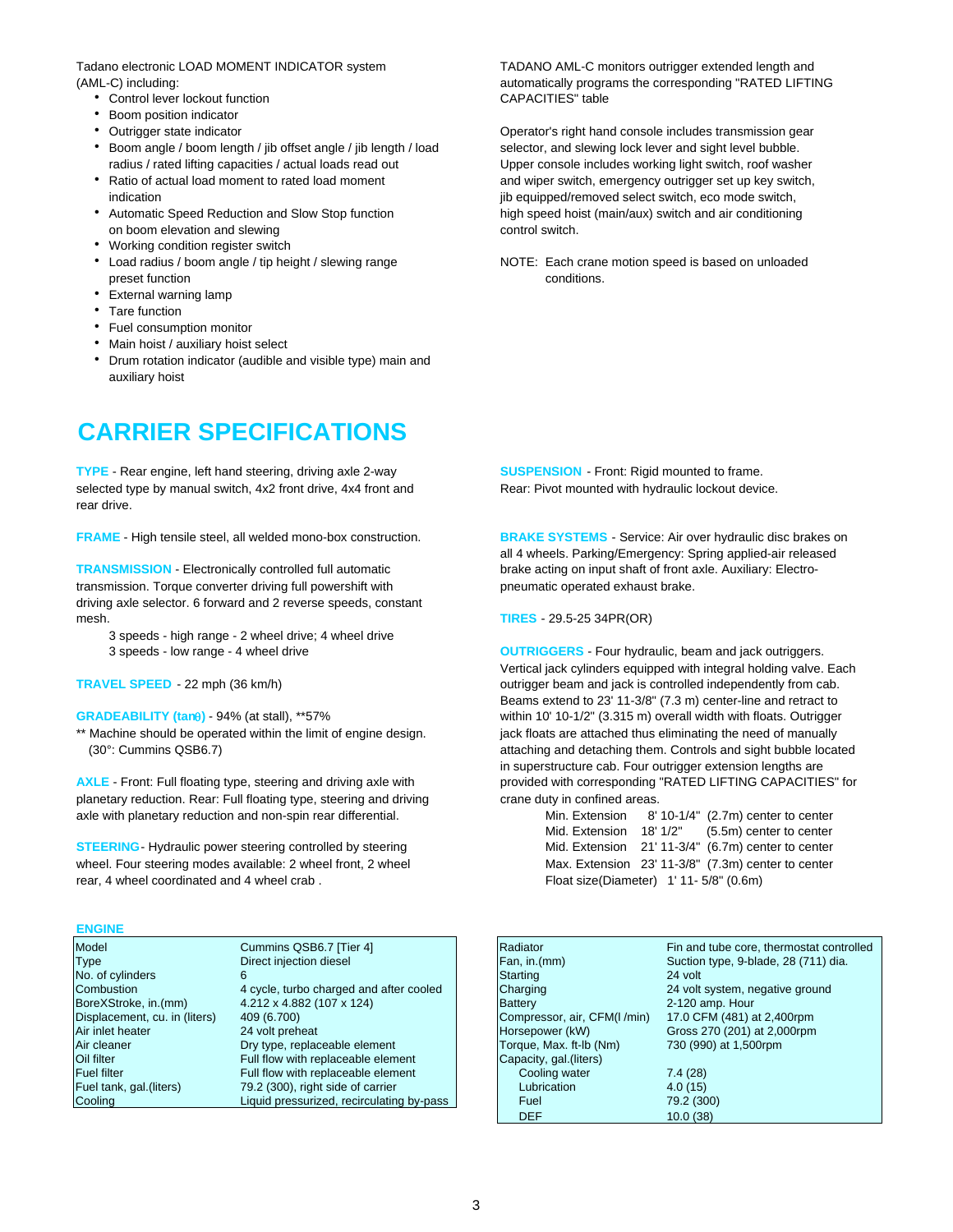## **STANDARD EQUIPMENT**

- Five section full power partially synchronized boom Independently controlled outriggers 39.4'~154.2' (12.0 m~47.0 m) and the state of the state of the state of the state of the state of the state of the state of the state of the state of the state of the state of the state of the state of the state of the sta
- 33.2' or 58.1' (10.1 m or 17.7 m) bi-fold lattice jib (tilt type) Self-storing outrigger pads
- with 3.5 $^{\circ}$ , 25 $^{\circ}$  or 45 $^{\circ}$ - Auxiliary lifting sheave (single top) storable (270HP) with exhaust brake
- Variable speed main hoist with grooved drum, cable follower - Flectronic controlled automatic transmission driven and 830' of 3/4" cable. by torque converter and 830' of 3/4" cable.
- Variable speed auxiliary hoist with grooved drum, cable follower 4 X 4 X 4 drive/steer and 456' of 3/4" cable.  $\blacksquare$
- Drum rotation indicator (audible, visible and thumper type) main Automatic rear axle oscillation lockout system and auxiliary hoist **and auxiliary hoist**  $\sim$  29.5-25 34PR tires
- 2-speed hoist  $\overline{\phantom{a}}$  Disc brakes
- Anti-Two block device (overwind cutout) and the state of the state of the Fenders
- Boom angle indicator Air dryer Air dryer Air dryer Air dryer
- Tadano electronic load moment indicator system (AML-C) Water separator with filter(high filtration)
- Outrigger extension length detector Engine over-run alarm
- Electronic crane monitoring system Back-up alarm Back-up alarm
- Tadano twin slewing system and 360° positive slewing lock Low oil pressure/high water temp. warning device (visual)
- Self centering finger control levers with pilot control **Figure 2012** Rear steer centering light
- Control pedals for boom elevating and boom telescoping Air cleaner dust indicator
- 3 way adjustable cloth seat with armrests, high back Full instrumentation package and seat belt - Complete highway light package
- Tilt-telescoping steering wheel **Accord 2008** 2009 12:00 12:00 12:00 12:00 12:00 12:00 12:00 12:00 12:00 12:00 12:00 12:00 12:00 12:00 12:00 12:00 12:00 12:00 12:00 12:00 12:00 12:00 12:00 12:00 12:00 12:00 12:00 12:00 1
- Tinted safety glass and sun visor Time inflation kit Time inflation kit
- Front windshield wiper and washer 24 volt electric system
- 
- 
- 
- Mirror for main and auxiliary hoists Towing hooks-Front and rear
- Cigarette lighter and ashtray Lifting eyes
- 
- 
- 
- 
- 
- Quick reeving type bi-fold jib  $\blacksquare$
- 
- 
- 
- 
- Cummins QSB6.7 turbo charged after cooled engine
- 
- 
- 
- 
- 
- 
- 
- 
- 
- 
- 
- 
- 
- 
- 
- 
- 
- 
- 
- Roof window wiper and washer  $\sim$  7.3 ton (6.6 metric ton) hook ball with swivel
- Power window (cab door ) 100 ton (90.7 metric ton) 8 sheaves with swivel hook block - Rear view mirrors (right and left side) and safety latch for  $3/4$ "(19mm) wire rope
	-
	-
- Cab floor mat  $\sim$  Hook block tie down (front bumper)
- Pump disconnect in operator's cab Weighted hook storage compartment
- Hydraulic oil cooler  $\blacksquare$
- Hot water cab heater and air conditioner Telematics (machine data logging and monitoring system) - Positive control with HELLO-NET via internet
	-
- Work lights  **Eco mode system** 
	- Self-removable counterweight

## **HOISTING PERFORMANCE**

#### **LINE SPEEDS AND PULLS**

|                  |        |       |                 |             | Main or auxiliary hoist - 14'-1/4" (0.362m) drum |            |                      |       |              |       |                       | Main and auxiliary drum grooved laggin |                 |  |  |
|------------------|--------|-------|-----------------|-------------|--------------------------------------------------|------------|----------------------|-------|--------------|-------|-----------------------|----------------------------------------|-----------------|--|--|
| Layer            |        |       | Line speeds $1$ |             |                                                  | Line pulls | Available $\epsilon$ |       | Wire<br>rope |       | 3/4" (19mm) wire rope |                                        |                 |  |  |
|                  |        | Low   |                 | <b>High</b> | Low                                              |            | High                 |       | layer        |       | Rope per layer        |                                        | Total wire rope |  |  |
|                  | F.P.M. | m/min | F.P.M.          | m/min       | Lbs.                                             | kaf        | Lbs.                 | kgf   |              | Feet  | <b>Meters</b>         | Feet                                   | Meters          |  |  |
| 1st              | 278    | 84    | 387             | 118         | 20,000                                           | 9,090      | 14,400               | 6,520 |              | 112.2 | 34.2                  | 112.2                                  | 34.2            |  |  |
| 2 <sub>nd</sub>  | 302    | 92    | 421             | 128         | 18.100                                           | 8,230      | 13,000               | 5,900 | 2            | 122.3 | 37.3                  | 234.5                                  | 71.5            |  |  |
| 3rd              | 327    | 99    | 456             | 139         | 16.600                                           | 7.520      | 11.900               | 5,390 | 3            | 132.2 | 40.3                  | 366.8                                  | 111.8           |  |  |
| 4th              | 352    | 107   | 491             | 149         | 15.300                                           | 6,920      | 10.900               | 4,960 | 4            | 142.3 | 43.4                  | 509.1                                  | 155.2           |  |  |
| 5th              | 377    | 115   | 526             | 160         | 14.100                                           | 6.410      | 10,100               | 4,600 | 5            | 152.2 | 46.4                  | 661.4                                  | 201.6           |  |  |
| 6th              | 402    | 122   | 560             | 170         | 13,200                                           | 5,970      | 9,400                | 4,280 | 6            | 162.4 | 49.5                  | 823.8                                  | 251.1           |  |  |
| 7th <sup>3</sup> | 427    | 130   | 595             | 181         | 12,300                                           | 5,590      | 8,800                | 4,010 |              | 172.5 | 52.6                  | 996.4                                  | 303.7           |  |  |
|                  |        |       |                 |             |                                                  |            |                      |       |              |       |                       |                                        |                 |  |  |

Maximum permissible line pull may be affected by wire rope strength. Maximum lifting capacity per line (Main & Aux.): 14,600 lbs (6,600 kg)

Line speeds based only on hook block, not loaded.

- Developed by machinery with each layer of wire rope, but not based on rope strength or other limitation in machinery or equipment.
- Seventh layer of wire rope are not recommended for hoisting operations.

#### **DRUM WIRE ROPE CAPACITIES**

|              |       | Main and auxiliary drum grooved lagging |       |                 |
|--------------|-------|-----------------------------------------|-------|-----------------|
| Wire<br>rope |       | 3/4" (19mm) wire rope                   |       |                 |
| layer        |       | Rope per layer                          |       | Total wire rope |
|              | Feet  | <b>Meters</b>                           | Feet  | <b>Meters</b>   |
| 1            | 112.2 | 34.2                                    | 112.2 | 34.2            |
| 2            | 122.3 | 37.3                                    | 234.5 | 71.5            |
| 3            | 132.2 | 40.3                                    | 366.8 | 111.8           |
| 4            | 142.3 | 43.4                                    | 509.1 | 155.2           |
| 5            | 152.2 | 46.4                                    | 661.4 | 201.6           |
| 6            | 162.4 | 49.5                                    | 823.8 | 251.1           |
| 7            | 172.5 | 52.6                                    | 996.4 | 303.7           |

#### **DRUM DIMENSIONS**

|                 | Inch        | mm  |
|-----------------|-------------|-----|
| Root diameter   | $14 - 1/4"$ | 362 |
| Length          | $23 - 5/8"$ | 600 |
| Flange diameter | $25 - 7/8"$ | 657 |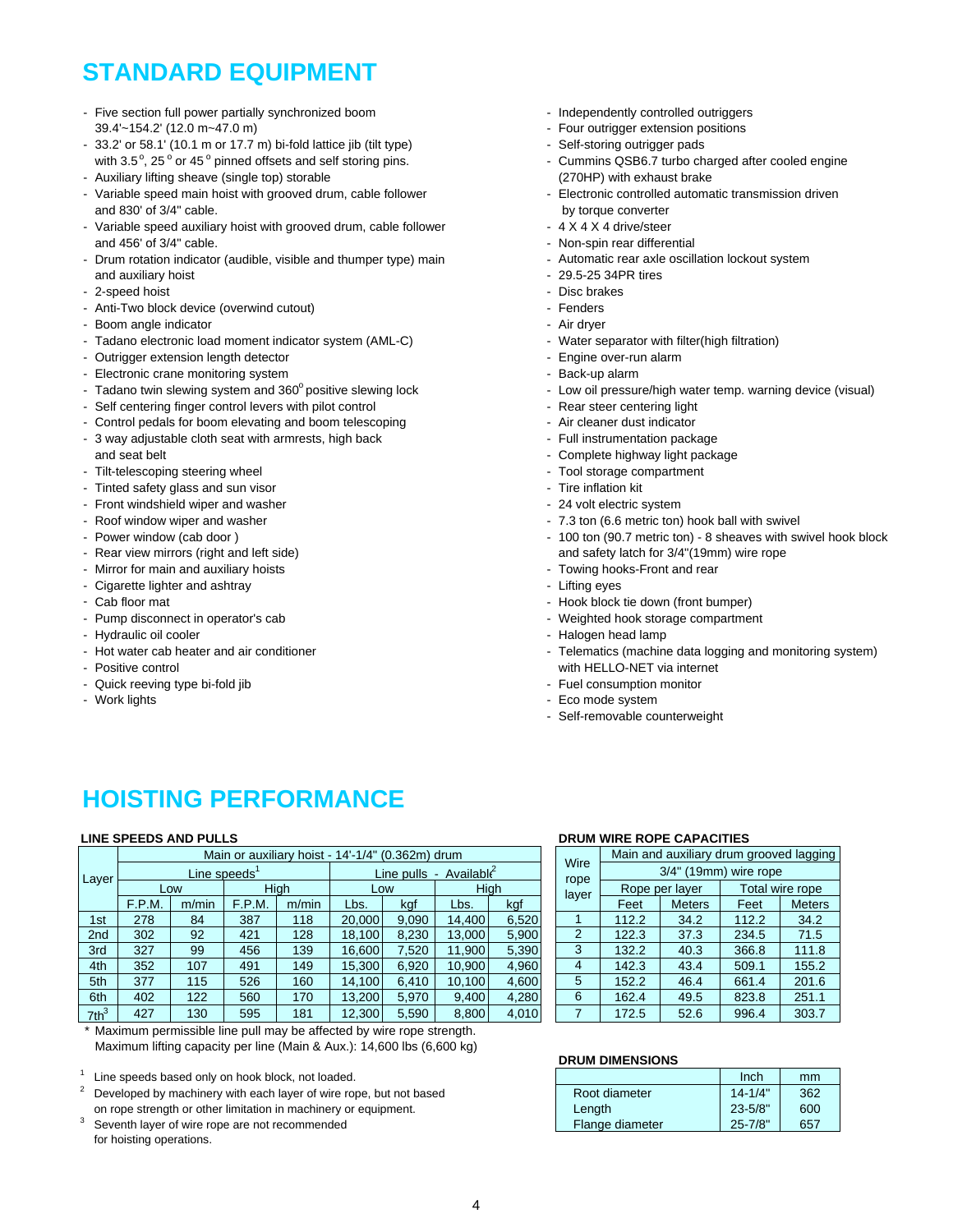### **GR-1000XL WORKING RANGE CHART**

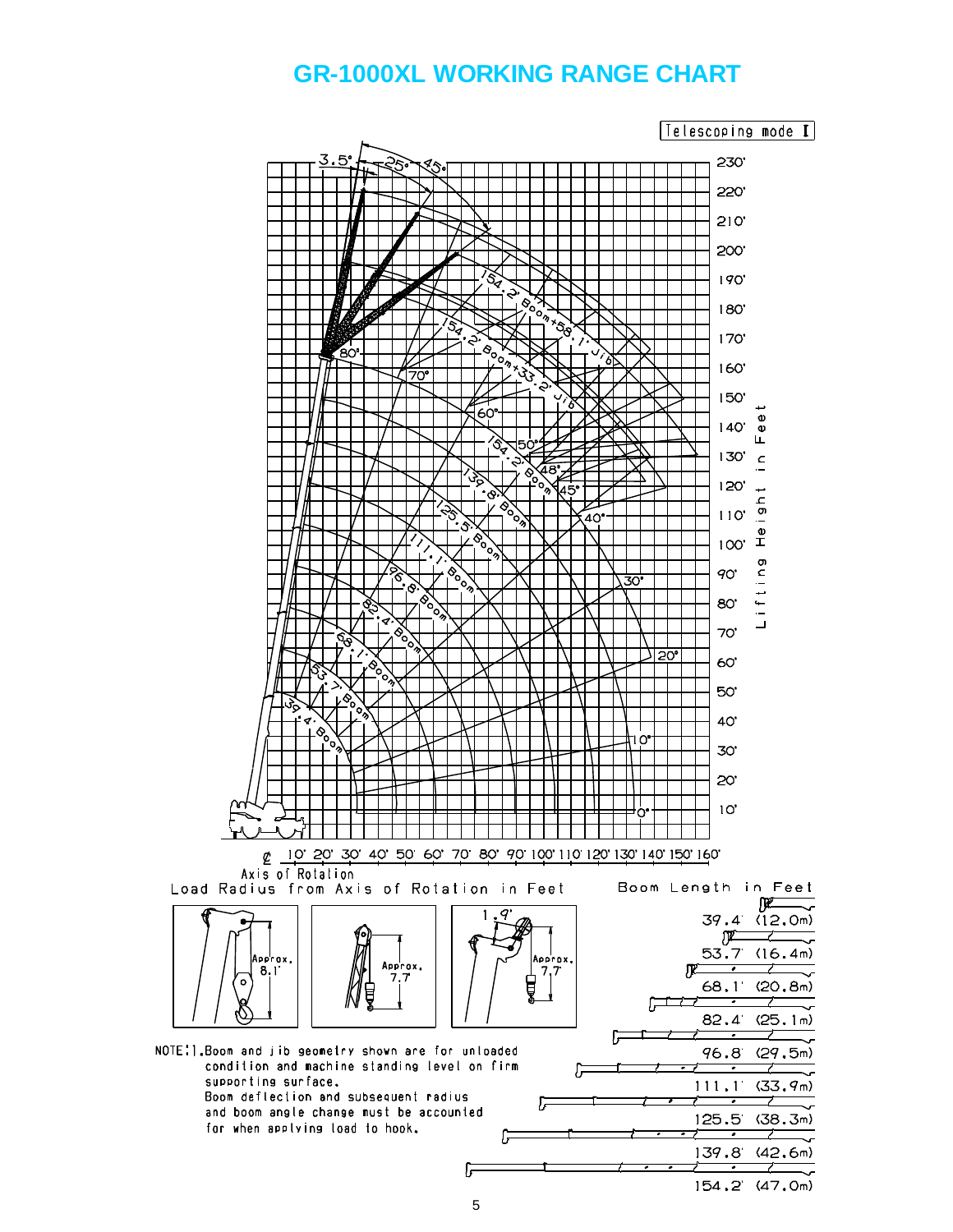### **GR-1000XL WORKING RANGE CHART**



154.2 (47.0m)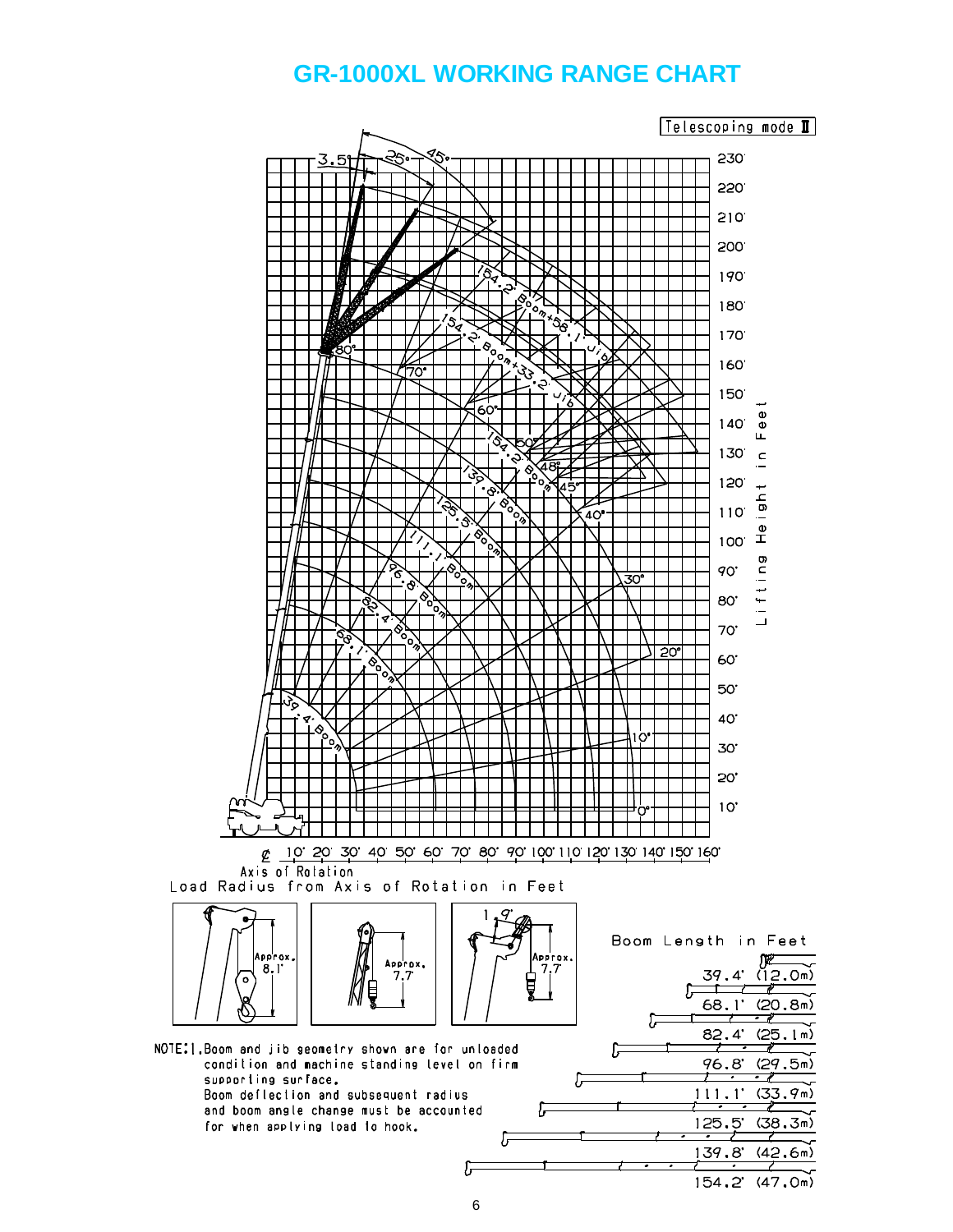|                  | ON OUTRIGGERS FULLY EXTENDED 23' 11-3/8"(7.3m) SPREAD<br>360° ROTATION |                                        |    |                          |                 |                  |              |              |              |                            |              |              |              |               |   |                               |    |                |   |                     |              |                      |   |                            |    |                      |    |                      |              |                |
|------------------|------------------------------------------------------------------------|----------------------------------------|----|--------------------------|-----------------|------------------|--------------|--------------|--------------|----------------------------|--------------|--------------|--------------|---------------|---|-------------------------------|----|----------------|---|---------------------|--------------|----------------------|---|----------------------------|----|----------------------|----|----------------------|--------------|----------------|
|                  |                                                                        |                                        |    |                          |                 |                  |              |              |              |                            |              |              |              |               |   |                               |    |                |   |                     |              |                      |   |                            |    |                      |    |                      |              |                |
| A                | C                                                                      | 39.4'                                  |    | 53.7'<br>$C$ (16.4m) $C$ |                 | 68.1' (20.8m)    | $\mathbf{C}$ |              | $\mathbf{C}$ | 82.4' (25.1m)              | $\mathbf{C}$ |              | $\mathbf{C}$ | 96.8' (29.5m) |   |                               | C  | 111.1' (33.9m) | C |                     | $\mathbf{C}$ | 125.5' (38.3m)       |   |                            | C  | 139.8' (42.6m)       |    |                      | $\mathbf{c}$ | 154.2          |
| B<br>$8^{\circ}$ | 73                                                                     | (12m)<br>200,000 78 102,700            |    |                          |                 |                  |              |              |              |                            |              |              |              |               | C |                               |    |                |   |                     |              |                      | c |                            |    |                      | C  |                      |              | (47m)          |
| 10               | 70                                                                     | 180,000 76 102,700 80 90,200 79 40,100 |    |                          |                 |                  |              |              |              |                            |              |              |              |               |   |                               |    |                |   |                     |              |                      |   |                            |    |                      |    |                      |              |                |
| 12               |                                                                        | 157,900 74                             |    | 102,700 78 90,200        |                 |                  | 77           | 40,100       |              |                            |              |              |              |               |   |                               |    |                |   |                     |              |                      |   |                            |    |                      |    |                      |              |                |
| 15'              | 61                                                                     | 132,300 70                             |    | 102,700 75               |                 | 89,900 75        |              |              |              | 40,100 78 42,500 78 35,500 |              |              |              |               |   |                               |    |                |   |                     |              |                      |   |                            |    |                      |    |                      |              |                |
| $20^{\circ}$     | 52                                                                     | 99,700                                 | 64 | 99,100                   | 71              | 76,100           | 70           | 40,100 74    |              | 42,500 74                  |              |              |              |               |   | 35,500 77 40,100 77 33,300 79 |    |                |   | 35,500 79 32,200    |              |                      |   |                            |    |                      |    |                      |              |                |
| 25'              | 41                                                                     | 76,900 58                              |    | 76.200                   | 66              | 65.600           | 65           | 40.100 71    |              | 42,500 70                  |              | 35.500 74    |              |               |   | 40,100 74 33,300 77           |    | 35,500 77      |   | 32.200 79 33.300 79 |              |                      |   | 28,700                     |    |                      |    |                      |              |                |
| 30'              | 25                                                                     | 50,700 51                              |    | 57.700 61                |                 | 56.700           | 60           | 40.100 67    |              | 42,500                     | 67           | 35,500 71    |              |               |   | 40,100 71 33,300 74           |    | 35,500 74      |   | 30,200              | 77           | 33,300 77            |   | 26,300 79 26,700 79 24,300 |    |                      |    |                      |              |                |
| 35'              |                                                                        |                                        | 43 |                          |                 | 42,800 56 41,800 | 55           | 40,100 63    |              | 42,500                     | 63           | 35,500 68    |              |               |   | 39,500 68 31,600 72           |    | 35,100 72      |   | 27,300              | 74           | 30,900 74            |   | 24,000 77                  |    | 26,700 77            |    | 24,100 78            |              | 20,900         |
| 40               |                                                                        |                                        | 33 | 33,100 50                |                 | 32,100           | 49           | 36,400 59    |              | 34,100 59                  |              | 35,500 65    |              | 34,000 65     |   | 29,300 69                     |    | 32,000 69      |   | 24,900              | 72           | 28,400 72            |   | 22,000 75                  |    | 25,300 75            |    | 22,300 77            |              | 20,900         |
| 45'              |                                                                        |                                        | 18 | 26,200 44                |                 | 25,400           | 43           | 31,100 54    |              | 27,300 54                  |              | 31,800 61    |              |               |   | 28,300 61 26,500 66           |    |                |   | 28,000 66 22,900 69 |              | 26,100 69            |   | 20,200 72                  |    | 23,500 73            |    | 20,700 75            |              | 20,700         |
| 50               |                                                                        |                                        |    |                          | 37              | 20,400           | 36           | 25,900 49    |              | 22,200                     | 49           | 26,600 57    |              |               |   | 23,200 58 24,100 63           |    |                |   | 24,000 63 21,300 67 |              | 22,900 67            |   | 18,700 70                  |    | 21,800 71            |    | 19,300 73            |              | 19,400         |
| 55'              |                                                                        |                                        |    |                          | 28              | 16,600           | 27           | 20,900 44    |              | 18,400                     | 44           | 22,600 54    |              | 19,300 54     |   | 22,200 59                     |    | 20,100 60      |   | 19,600              | 64           | 20,100 64            |   | 17,400 68                  |    | 19,600 68            |    | 18,000 71            |              | 18,100         |
| 60               |                                                                        |                                        |    |                          | 13 <sup>1</sup> | 13,600           | 12           | 15,900 39    |              | 15,300 38                  |              | 19,400       | 49           |               |   | 16,200 50 19,700 56           |    | 17,000 57      |   | 18,200 61           |              | 17,300 62            |   | 16,100 66                  |    | 17,400               | 66 | 16,800 69            |              | 16,800         |
| 65'              |                                                                        |                                        |    |                          |                 |                  |              |              | 32           | 12.700 32                  |              | 16.800 45    |              |               |   | 13,700 45 17,100 53           |    | 14,400 53      |   | 16,600 58           |              | 14,800 59            |   | 15,000 63                  |    | 15,300 64            |    | 15,800 67            |              | 15,200         |
| 70               |                                                                        |                                        |    |                          |                 |                  |              |              | 24           | 10.600 23                  |              | 14,600 40    |              |               |   | 11,600 41 15,000 49           |    | 12,300 50      |   | 15,200 56           |              | 12.700 56            |   | 13,800 61                  |    | 13,200 61            |    | 14.300 65            |              | 13,400         |
| 75'              |                                                                        |                                        |    |                          |                 |                  |              |              |              | 8,900                      |              | 5 11,700 35  |              |               |   | 9,800 35 13,200 45            |    |                |   | 10,600 46 13,400 53 |              |                      |   | 10,900 53 12,700 58        |    | 11,400 59            |    | 12,500 62            |              | 11,700         |
| 80'              |                                                                        |                                        |    |                          |                 |                  |              |              |              |                            |              |              | 29           |               |   | 8,300 29 11,600 41            |    | 9,100          |   | 42 11,900           | 49           |                      |   | 9,500 50 11,700 55         |    | 9,900 56             |    | 11,000 60            |              | 10,200         |
| 85'              |                                                                        |                                        |    |                          |                 |                  |              |              |              |                            |              |              | 21           |               |   | 7,100 21 10,300 37            |    | 7,800 38       |   | 10,500 46           |              | 8,200 46             |   | 10,800 53                  |    | 8,600 53             |    | 9,700 58             |              | 8,900          |
| 90'              |                                                                        |                                        |    |                          |                 |                  |              |              |              |                            |              |              |              |               |   |                               | 31 | 6,600 33       |   | 9,400               | 42           | 7,000 43             |   | 9,600 50                   |    | 7,500 50             |    | 8,600 55             |              | 7,700          |
| 95'              |                                                                        |                                        |    |                          |                 |                  |              |              |              |                            |              |              |              |               |   |                               | 25 | 5,600 27       |   | 8,400 38            |              | 6,000 39             |   | 8,600 47                   |    | 6,500 47             |    | 7,600 53             |              | 6,700          |
| 100              |                                                                        |                                        |    |                          |                 |                  |              |              |              |                            |              |              |              |               |   |                               | 17 | 4,800 19       |   | 7,500 34            |              | 5,200 35             |   | 7,700 43                   |    | 5,600 44             |    | 6,700 50             |              | 5,900          |
| 105              |                                                                        |                                        |    |                          |                 |                  |              |              |              |                            |              |              |              |               |   |                               |    |                |   |                     | 29           | 4,400 30             |   | 6,900 40                   |    | 4,800 41             |    | 5,900 47             |              | 5,100          |
| 110'<br>115'     |                                                                        |                                        |    |                          |                 |                  |              |              |              |                            |              |              |              |               |   |                               |    |                |   |                     | 24<br>15     | 3,700 24<br>3,100 15 |   | 6,200 37<br>5,600 33       |    | 4,100 37<br>3,500 32 |    | 5,200 44<br>4,500 41 |              | 4,300<br>3,700 |
| 120              |                                                                        |                                        |    |                          |                 |                  |              |              |              |                            |              |              |              |               |   |                               |    |                |   |                     |              |                      |   |                            | 27 | 2,900 28             |    | 4,000 38             |              | 3,200          |
| 125'             |                                                                        |                                        |    |                          |                 |                  |              |              |              |                            |              |              |              |               |   |                               |    |                |   |                     |              |                      |   |                            | 22 | 2,400 23             |    | 3,500 34             |              | 2,600          |
| 130              |                                                                        |                                        |    |                          |                 |                  |              |              |              |                            |              |              |              |               |   |                               |    |                |   |                     |              |                      |   |                            | 14 | 2,000 14             |    | 3,100 30             |              | 2,200          |
| 135              |                                                                        |                                        |    |                          |                 |                  |              |              |              |                            |              |              |              |               |   |                               |    |                |   |                     |              |                      |   |                            |    |                      |    |                      | 26           | 1,800          |
| D                |                                                                        |                                        |    |                          |                 |                  |              |              |              |                            |              |              |              | $\Omega$      |   |                               |    |                |   |                     |              |                      |   |                            |    |                      |    |                      |              | 20             |
|                  |                                                                        |                                        |    |                          |                 |                  |              |              |              |                            |              |              |              |               |   | Telescoping conditions (%)    |    |                |   |                     |              |                      |   |                            |    |                      |    |                      |              |                |
| Tele.            |                                                                        | I. II                                  |    | Ι.                       |                 | $\mathbf{I}$     |              | $\;$ II      |              | $\bf{I}$                   |              | $\mathbf{I}$ |              | $\mathbf{I}$  |   | $\Pi$                         |    | $\mathbf{I}$   |   | $\mathbf{I}$        |              | $\mathbf{I}$         |   | П                          |    | T                    |    | $\mathbf{I}$         |              | I, II          |
| mode<br>2nd boon |                                                                        | $\Omega$                               |    | 50                       |                 | 100              |              | $\mathbf{0}$ |              | 100                        |              | $\mathbf{0}$ |              | 100           |   | $\Omega$                      |    | 100            |   | $\mathbf{0}$        |              | 100                  |   | $\mathbf{0}$               |    | 100                  |    | 50                   |              | 100            |
| 3rd boom         |                                                                        | $\Omega$                               |    | $\mathbf{0}$             |                 | $\Omega$         |              | 33           |              | 16                         |              | 50           |              | 33            |   | 66                            |    | 50             |   | 83                  |              | 66                   |   | 100                        |    | 83                   |    | 100                  |              | 100            |
| 4th boon         |                                                                        | $\Omega$                               |    | $\mathbf{0}$             |                 | $\Omega$         |              | 33           |              | 16                         |              | 50           |              | 33            |   | 66                            |    | 50             |   | 83                  |              | 66                   |   | 100                        |    | 83                   |    | 100                  |              | 100            |
| Top boom         |                                                                        | $\Omega$                               |    | $\Omega$                 |                 | $\Omega$         |              | 33           |              | 16                         |              | 50           |              | 33            |   | 66                            |    | 50             |   | 83                  |              | 66                   |   | 100                        |    | 83                   |    | 100                  |              | 100            |

| LIFTING CAPACITIES AT ZERO DEGREE BOOM ANGLE ON OUTRIGGERS FULLY EXTENDED |                                                                                                                             |             |  |                             |  |                         |   |             |  |  |   |                        |  |            |   |             |   |             |          |             |   |             |   |             |           |     |       |  |
|---------------------------------------------------------------------------|-----------------------------------------------------------------------------------------------------------------------------|-------------|--|-----------------------------|--|-------------------------|---|-------------|--|--|---|------------------------|--|------------|---|-------------|---|-------------|----------|-------------|---|-------------|---|-------------|-----------|-----|-------|--|
|                                                                           | 360° ROTATION<br>23' 11-3/8"(7.3m) SPREAD                                                                                   |             |  |                             |  |                         |   |             |  |  |   |                        |  |            |   |             |   |             |          |             |   |             |   |             |           |     |       |  |
|                                                                           | 125.5' (38.3m)<br>139.8' (42.6m)<br>96.8' (29.5m)<br>39.4'<br>53.7<br>68.1' (20.8m)<br>82.4' (25.1m)<br>111.1' (33.9m)<br>А |             |  |                             |  |                         |   |             |  |  |   |                        |  |            |   |             |   |             |          |             |   |             |   |             |           |     |       |  |
| C                                                                         |                                                                                                                             | (12m)       |  | <b>B</b> $(16.4m)$ <b>B</b> |  |                         | B |             |  |  | B |                        |  |            | в |             | в |             | <b>B</b> |             | в |             | в |             |           | IB. |       |  |
|                                                                           | 132.2                                                                                                                       | 30,900 46.6 |  |                             |  | 19.400 60.7 12.100 60.5 |   | 15.600 75.0 |  |  |   | 8,900 75.0 11,800 89.0 |  | 6.200 89.0 |   | 8.200 102.0 |   | 4.400 103.0 |          | 6.200 117.0 |   | 3.000 116.0 |   | 5.400 131.0 | 2.000 130 |     | 3,100 |  |
| Tele.<br>Π<br>$\mathbf{I}$ . $\mathbf{II}$                                |                                                                                                                             |             |  |                             |  |                         |   |             |  |  |   |                        |  |            |   |             |   |             |          |             |   |             |   |             |           |     |       |  |
| mode                                                                      |                                                                                                                             |             |  |                             |  |                         |   |             |  |  |   |                        |  |            |   |             |   |             |          |             |   |             |   |             |           |     |       |  |

**A** :Boom length in feet

**B** :Load radius in feet

 $C$  : Loaded boom angle  $(°)$ 

**D** :Minimum boom angle (°) for indicated length (no load)

NOTE The lifting capacity data stored in the LOAD MOMENT INDICATOR (AML-C) is based on the standard number of parts of line listed in the chart.

| Boom length in feet     | 39.4' | 39.4' to 68.1' |                | 68.1' to 154.2'      | Single top |
|-------------------------|-------|----------------|----------------|----------------------|------------|
| (meters)                | (12m) |                | (12m to 20.8m) | $(20.8m)$ to $47m$ ) | Jib        |
| Telescoping mode        | 7. П  |                |                | I. II                | I. II      |
| Number of parts of line | 16    |                |                |                      |            |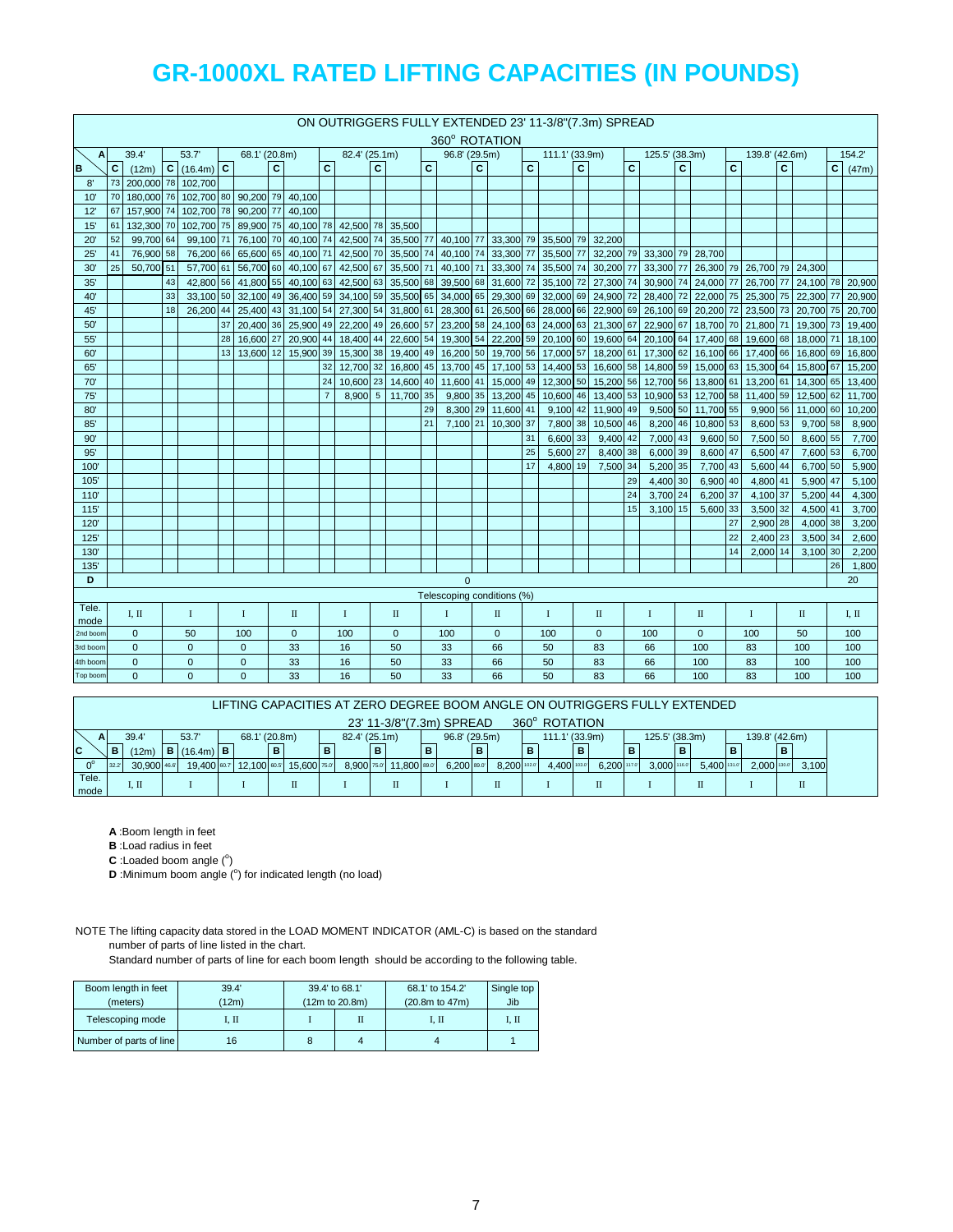|    |       |                                         |       |            |       |            | 360° ROTATION |       | ON OUTRIGGERS FULLY EXTENDED 23' 11-3/8"(7.3m) SPREAD |                 |
|----|-------|-----------------------------------------|-------|------------|-------|------------|---------------|-------|-------------------------------------------------------|-----------------|
|    |       | 154.2' (47.0m) Boom + 33.2' (10.1m) Jib |       |            |       |            |               |       | 154.2' (47.0m) B                                      |                 |
| C  |       | 3.5° offset                             |       | 25° offset |       | 45° offset | C             |       | $3.5^\circ$ offset                                    | 2               |
|    | R     | W                                       | R     | W          | R     | W          |               | R     | W                                                     | R               |
| 80 | 37.8' | 10,800                                  | 51.5' | 10,800     | 58.8' | 9,400      | 80            | 45.8' | 6,800                                                 | $\overline{71}$ |
| 79 | 41.5  | 10,800                                  | 55.3' | 10,400     | 62.2' | 9,200      | 79            | 50.0  | 6,800                                                 | 75              |
| 78 | 45.2  | 10,800                                  | 58.6  | 10,200     | 65.7  | 9,000      | 78            | 54.2' | 6,800                                                 | 79              |
| 77 | 49.2' | 10,800                                  | 62.1' | 9,900      | 68.4  | 8,800      | 77            | 58.5' | 6,800                                                 | 82              |
| 76 | 52.6' | 10,800                                  | 65.3' | 9,600      | 71.6' | 8,700      | 76            | 62.7  | 6,800                                                 | 86              |
| 75 | 56.3  | 10,800                                  | 69.0  | 9,300      | 74.5' | 8,500      | 75            | 66.8  | 6,800                                                 | 90              |
| 73 | 63.5' | 10,500                                  | 75.2' | 8,900      | 80.5' | 8,200      | 73            | 74.6  | 6,800                                                 | 96              |
| 70 | 73.4' | 9,600                                   | 84.5' | 8,300      | 88.8' | 7,700      | 70            | 87.2' | 6,800                                                 | 107             |
| 68 | 79.7  | 9,100                                   | 90.1' | 7,900      | 94.4  | 7,400      | 68            | 94.4  | 6,700                                                 | 113             |
| 65 | 88.0  | 8,200                                   | 98.3' | 7,200      | 102.0 | 6,800      | 65            | 104.0 | 5,900                                                 | 122             |
| 63 | 93.9  | 7,500                                   | 104.0 | 6,700      | 106.0 | 6,400      | 63            | 110.0 | 5,400                                                 | 128             |
| 60 | 102.0 | 6.700                                   | 111.0 | 6.100      | 114.0 | 5,800      | 60            | 119.0 | 4.500                                                 | 136             |
| 58 | 107.0 | 5,800                                   | 116.0 | 5,400      | 118.0 | 5,100      | 58            | 124.0 | 3,900                                                 | 141             |
| 55 | 114.0 | 4,700                                   | 122.0 | 4,400      | 124.0 | 4,200      | 55            | 131.0 | 2,900                                                 | 147             |
| 53 | 118.0 | 4,100                                   | 126.0 | 3,700      | 128.0 | 3,600      | 53            | 137.0 | 2,300                                                 | 152             |
| 50 | 125.0 | 3,200                                   | 133.0 | 3,000      | 133.0 | 2,800      | 50            | 144.0 | 1,600                                                 | 158             |
| 48 | 129.0 | 2,700                                   | 136.0 | 2,400      | 137.0 | 2,300      | 48            | 149.0 | 1,100                                                 | 162             |
| 45 | 136.0 | 2,000                                   | 142.0 | 1,800      | 142.0 | 1,700      |               |       |                                                       |                 |
| 43 | 139.0 | 1,600                                   | 146.0 | 1,500      |       |            |               |       |                                                       |                 |
| 40 | 145.0 | 1,100                                   | 151.0 | 1,100      |       |            |               |       |                                                       |                 |

|    |       |             |       |                                         |        |            | 360° ROTATION |        |                                         |        |            |       |            |
|----|-------|-------------|-------|-----------------------------------------|--------|------------|---------------|--------|-----------------------------------------|--------|------------|-------|------------|
|    |       |             |       | 154.2' (47.0m) Boom + 33.2' (10.1m) Jib |        |            |               |        | 154.2' (47.0m) Boom + 58.1' (17.7m) Jib |        |            |       |            |
| C  |       | 3.5° offset |       | 25° offset                              |        | 45° offset | c             |        | $3.5^\circ$ offset                      |        | 25° offset |       | 45° offset |
|    | R     | W           | R     | W                                       | R      | W          |               | R      | W                                       | R      | W          | R     | W          |
| 80 | 37.8' | 10,800      | 51.5' | 10,800                                  | 58.8   | 9,400      | 80            | 45.8'  | 6,800                                   | 71.7   | 6,300      | 83.5' | 5,100      |
| 79 | 41.5  | 10,800      | 55.3' | 10.400                                  | 62.2'  | 9,200      | 79            | 50.0'  | 6,800                                   | 75.5'  | 6,200      | 87.1' | 5,100      |
| 78 | 45.2' | 10,800      | 58.6  | 10,200                                  | 65.7   | 9,000      | 78            | 54.2'  | 6,800                                   | 79.1   | 6,000      | 90.3' | 5,000      |
| 77 | 49.2  | 10,800      | 62.1  | 9,900                                   | 68.4   | 8,800      | 77            | 58.5'  | 6,800                                   | 82.7'  | 5,900      | 93.3' | 5,000      |
| 76 | 52.6' | 10,800      | 65.3  | 9,600                                   | 71.6'  | 8,700      | 76            | 62.7   | 6,800                                   | 86.4   | 5,800      | 96.2  | 4,900      |
| 75 | 56.3  | 10.800      | 69.0  | 9,300                                   | 74.5'  | 8,500      | 75            | 66.8'  | 6,800                                   | 90.0'  | 5,700      | 99.5  | 4,800      |
| 73 | 63.5  | 10,500      | 75.2' | 8,900                                   | 80.5'  | 8,200      | 73            | 74.6'  | 6,800                                   | 96.7'  | 5,500      | 105.0 | 4,700      |
| 70 | 73.4  | 9,600       | 84.5' | 8,300                                   | 88.8   | 7,700      | 70            | 87.2'  | 6,800                                   | 107.0  | 5,200      | 113.0 | 4,600      |
| 68 | 79.7  | 9,100       | 90.1  | 7,900                                   | 94.4   | 7,400      | 68            | 94.4   | 6.700                                   | 113.0  | 5,100      | 119.0 | 4,500      |
| 65 | 88.0  | 8,200       | 98.3' | 7,200                                   | 102.0  | 6,800      | 65            | 104.0  | 5,900                                   | 122.0' | 4,900      | 126.0 | 4,500      |
| 63 | 93.9' | 7,500       | 104.0 | 6.700                                   | 106.0  | 6,400      | 63            | 110.0  | 5,400                                   | 128.0' | 4.500      | 132.0 | 4,200      |
| 60 | 102.0 | 6.700       | 111.0 | 6.100                                   | 114.0  | 5,800      | 60            | 119.0  | 4.500                                   | 136.0' | 4.100      | 139.0 | 3,800      |
| 58 | 107.0 | 5,800       | 116.0 | 5,400                                   | 118.0  | 5,100      | 58            | 124.0' | 3,900                                   | 141.0  | 3.600      | 143.0 | 3,400      |
| 55 | 114.0 | 4.700       | 122.0 | 4.400                                   | 124.0' | 4,200      | 55            | 131.0  | 2.900                                   | 147.0  | 2.800      | 149.0 | 2,600      |
| 53 | 118.0 | 4,100       | 126.0 | 3,700                                   | 128.0  | 3,600      | 53            | 137.0  | 2,300                                   | 152.0  | 2,200      | 153.0 | 2,100      |
| 50 | 125.0 | 3,200       | 133.0 | 3.000                                   | 133.0  | 2,800      | 50            | 144.0  | 1,600                                   | 158.0  | 1.500      | 158.0 | 1,400      |
| 48 | 129.0 | 2,700       | 136.0 | 2,400                                   | 137.0  | 2,300      | 48            | 149.0  | 1.100                                   | 162.0  | 1.100      | 162.0 | 1,000      |
|    |       |             |       |                                         |        |            |               |        |                                         |        |            |       |            |

|    |        |                    |        |                                                            |        |            | 360° ROTATION |       |                                       |        |            |
|----|--------|--------------------|--------|------------------------------------------------------------|--------|------------|---------------|-------|---------------------------------------|--------|------------|
|    |        |                    |        | 139.8'(42.6m) Boom(telescoping modeII) + 33.2' (10.1m) Jib |        |            |               |       | 139.8'(42.6m) Boom(telescoping model) |        |            |
| C  |        | $3.5^\circ$ offset |        | 25° offset                                                 |        | 45° offset | C             |       | 3.5° offset                           |        | 25° offset |
|    | R      | W                  | R.     | W                                                          | R      | W          |               | R     | W                                     | R      | W          |
| 80 | 32.7'  | 11,700             | 45.8'  | 11,600                                                     | 53.0   | 10,000     | 80            | 40.8  | 7,300                                 | 64.6   | 6,500      |
| 79 | 36.4'  | 11,700             | 49.0   | 11,200                                                     | 55.8'  | 9.800      | 79            | 44.7  | 7,300                                 | 67.9   | 6.400      |
| 78 | 39.6'  | 11,700             | 52.1'  | 10,900                                                     | 59.1'  | 9,600      | 78            | 48.7  | 7,300                                 | 72.0'  | 6,200      |
| 77 | 43.0'  | 11,700             | 55.0'  | 10,600                                                     | 61.6'  | 9,400      | 77            | 52.6' | 7,300                                 | 75.2'  | 6,100      |
| 76 | 46.4   | 11.700             | 57.7'  | 10.300                                                     | 64.1'  | 9.200      | 76            | 56.5' | 7.300                                 | 78.1'  | 6.000      |
| 75 | 49.4   | 11,700             | 60.9   | 10.100                                                     | 67.0   | 9,100      | 75            | 60.0  | 7.300                                 | 81.8'  | 5,900      |
| 73 | 55.8'  | 11,500             | 67.0   | 9,500                                                      | 72.6'  | 8,700      | 73            | 67.0  | 7,300                                 | 88.2   | 5,700      |
| 70 | 65.1'  | 10.400             | 75.1'  | 8.900                                                      | 80.1'  | 8.200      | 70            | 78.3' | 7,300                                 | 97.5'  | 5.400      |
| 68 | 70.4   | 9.700              | 80.6'  | 8.400                                                      | 84.9'  | 7,800      | 68            | 85.2' | 7.100                                 | 103.0  | 5,300      |
| 65 | 78.4   | 8,600              | 88.1'  | 7,500                                                      | 91.7'  | 7,100      | 65            | 94.2  | 6,200                                 | 112.0  | 5,100      |
| 63 | 83.7   | 7,900              | 93.0'  | 7.000                                                      | 96.4   | 6.700      | 63            | 99.8  | 5,700                                 | 117.0  | 4,700      |
| 60 | 91.0'  | 7,100              | 100.0  | 6.400                                                      | 103.0  | 6,100      | 60            | 109.0 | 5,100                                 | 124.0  | 4,300      |
| 58 | 96.0'  | 6,600              | 104.0  | 6.000                                                      | 107.0  | 5,800      | 58            | 114.0 | 4.700                                 | 129.0  | 4,000      |
| 55 | 103.0  | 6.000              | 111.0  | 5.500                                                      | 113.0  | 5.300      | 55            | 122.0 | 4.200                                 | 137.0' | 3.600      |
| 53 | 108.0  | 5,600              | 115.0' | 5,200                                                      | 117.0  | 5,000      | 53            | 127.0 | 3,900                                 | 141.0  | 3,400      |
| 50 | 114.0  | 5,100              | 121.0  | 4,700                                                      | 122.0  | 4,600      | 50            | 134.0 | 3,500                                 | 147.0  | 3,100      |
| 48 | 119.0' | 4.700              | 125.0' | 4.400                                                      | 126.0' | 4,200      | 48            | 139.0 | 3,200                                 | 151.0' | 2,900      |
| 45 | 124.0  | 4.000              | 130.0  | 3.800                                                      | 130.0  | 3,600      | 45            | 145.0 | 2.700                                 | 156.0  | 2,600      |
| 43 | 128.0  | 3,600              | 134.0  | 3,400                                                      |        |            | 43            | 149.0 | 2,400                                 | 160.0  | 2,300      |
| 40 | 134.0  | 3,100              | 138.0  | 3,000                                                      |        |            | 40            | 155.0 | 2,000                                 | 165.0  | 1,900      |
| 38 | 137.0  | 2,800              | 141.0  | 2,700                                                      |        |            | 38            | 159.0 | 1,700                                 | 167.0  | 1,700      |
| 35 | 142.0  | 2,400              | 145.0  | 2,300                                                      |        |            | 35            | 164.0 | 1,400                                 | 171.0  | 1,400      |
| 33 | 145.0  | 2,200              | 148.0  | 2,100                                                      |        |            | 33            | 168.0 | 1,200                                 | 174.0  | 1,200      |
| 30 | 149.0  | 1.900              | 151.0  | 1,800                                                      |        |            | 30            | 172.0 | 1,000                                 | 177.0  | 1,000      |
| 25 | 155.0  | 1,500              | 156.0  | 1,500                                                      |        |            |               |       |                                       |        |            |
| 20 | 159.0  | 1,200              |        |                                                            |        |            |               |       |                                       |        |            |
| 15 | 162.0' | 1.000              |        |                                                            |        |            |               |       |                                       |        |            |

|    |        |                                                            |        |            |        |            | 360° ROTATION |        |                    |       |                                                            |              |            |
|----|--------|------------------------------------------------------------|--------|------------|--------|------------|---------------|--------|--------------------|-------|------------------------------------------------------------|--------------|------------|
|    |        | 139.8'(42.6m) Boom(telescoping modeII) + 33.2' (10.1m) Jib |        |            |        |            |               |        |                    |       | 139.8'(42.6m) Boom(telescoping modeII) + 58.1' (17.7m) Jib |              |            |
| C  |        | $3.5^\circ$ offset                                         |        | 25° offset |        | 45° offset | C             |        | $3.5^\circ$ offset |       | 25° offset                                                 |              | 45° offset |
|    | R      | W                                                          | R      | W          | R      | W          |               | R      | W                  | R     | W                                                          | $\mathsf{R}$ | W          |
| 80 | 32.7   | 11,700                                                     | 45.8'  | 11,600     | 53.0   | 10,000     | 80            | 40.8'  | 7,300              | 64.6  | 6,500                                                      | 77.3'        | 5,200      |
| 79 | 36.4   | 11.700                                                     | 49.0   | 11.200     | 55.8'  | 9,800      | 79            | 44.7   | 7.300              | 67.9  | 6.400                                                      | 80.4'        | 5,100      |
| 78 | 39.6   | 11,700                                                     | 52.1'  | 10,900     | 59.1'  | 9,600      | 78            | 48.7   | 7,300              | 72.0  | 6,200                                                      | 83.5'        | 5,100      |
| 77 | 43.0   | 11,700                                                     | 55.0   | 10,600     | 61.6   | 9,400      | 77            | 52.6'  | 7,300              | 75.2' | 6,100                                                      | 86.2         | 5,000      |
| 76 | 46.4   | 11.700                                                     | 57.7'  | 10.300     | 64.1'  | 9,200      | 76            | 56.5'  | 7.300              | 78.1  | 6.000                                                      | 89.2         | 5,000      |
| 75 | 49.4   | 11,700                                                     | 60.9   | 10,100     | 67.0   | 9,100      | 75            | 60.0   | 7,300              | 81.8' | 5,900                                                      | 92.4'        | 5,000      |
| 73 | 55.8'  | 11.500                                                     | 67.0   | 9,500      | 72.6'  | 8,700      | 73            | 67.0   | 7.300              | 88.2  | 5.700                                                      | 97.7'        | 4,900      |
| 70 | 65.1   | 10,400                                                     | 75.1'  | 8.900      | 80.1'  | 8,200      | 70            | 78.3'  | 7,300              | 97.5' | 5,400                                                      | 105.0        | 4,700      |
| 68 | 70.4   | 9.700                                                      | 80.6'  | 8,400      | 84.9   | 7,800      | 68            | 85.2'  | 7,100              | 103.0 | 5,300                                                      | 110.0        | 4,600      |
| 65 | 78.4   | 8.600                                                      | 88.1   | 7,500      | 91.7'  | 7,100      | 65            | 94.2'  | 6.200              | 112.0 | 5.100                                                      | 118.0        | 4,600      |
| 63 | 83.7   | 7,900                                                      | 93.0'  | 7,000      | 96.4   | 6,700      | 63            | 99.8'  | 5,700              | 117.0 | 4,700                                                      | 123.0'       | 4,400      |
| 60 | 91.0   | 7.100                                                      | 100.0  | 6.400      | 103.0  | 6,100      | 60            | 109.0  | 5,100              | 124.0 | 4,300                                                      | 129.0        | 4,000      |
| 58 | 96.0   | 6.600                                                      | 104.0  | 6,000      | 107.0  | 5,800      | 58            | 114.0  | 4,700              | 129.0 | 4.000                                                      | 133.0        | 3,800      |
| 55 | 103.0  | 6.000                                                      | 111.0' | 5,500      | 113.0  | 5,300      | 55            | 122.0' | 4.200              | 137.0 | 3.600                                                      | 139.0        | 3,500      |
| 53 | 108.0  | 5.600                                                      | 115.0  | 5,200      | 117.0  | 5,000      | 53            | 127.0  | 3.900              | 141.0 | 3,400                                                      | 143.0        | 3,300      |
| 50 | 114.0  | 5.100                                                      | 121.0  | 4.700      | 122.0  | 4,600      | 50            | 134.0  | 3.500              | 147.0 | 3.100                                                      | 148.0        | 3,000      |
| 48 | 119.0  | 4,700                                                      | 125.0  | 4.400      | 126.0  | 4,200      | 48            | 139.0  | 3,200              | 151.0 | 2,900                                                      | 152.0        | 2,700      |
| 45 | 124.0  | 4.000                                                      | 130.0  | 3.800      | 130.0' | 3,600      | 45            | 145.0  | 2.700              | 156.0 | 2.600                                                      | 156.0        | 2,300      |
| 43 | 128.0  | 3,600                                                      | 134.0  | 3,400      |        |            | 43            | 149.0  | 2,400              | 160.0 | 2,300                                                      |              |            |
| 40 | 134.0  | 3,100                                                      | 138.0  | 3,000      |        |            | 40            | 155.0  | 2,000              | 165.0 | 1,900                                                      |              |            |
| 38 | 137.0  | 2,800                                                      | 141.0  | 2,700      |        |            | 38            | 159.0  | 1,700              | 167.0 | 1,700                                                      |              |            |
| 35 | 142.0  | 2.400                                                      | 145.0  | 2,300      |        |            | 35            | 164.0  | 1.400              | 171.0 | 1,400                                                      |              |            |
| 33 | 145.0  | 2,200                                                      | 148.0  | 2,100      |        |            | 33            | 168.0  | 1,200              | 174.0 | 1,200                                                      |              |            |
| 30 | 149.0' | 1.900                                                      | 151.0  | 1.800      |        |            | 30            | 172.0  | 1.000              | 177.0 | 1.000                                                      |              |            |

|    |       |             |       | ON OUTRIGGERS FULLY EXTENDED 23' 11-3/8"(7.3m) SPREAD     |       |            |               |       |                    |       |                                                          |              |            |
|----|-------|-------------|-------|-----------------------------------------------------------|-------|------------|---------------|-------|--------------------|-------|----------------------------------------------------------|--------------|------------|
|    |       |             |       |                                                           |       |            | 360° ROTATION |       |                    |       |                                                          |              |            |
|    |       |             |       | 125.5'(38.3m) Boom(telescoping modeI) + 33.2' (10.1m) Jib |       |            |               |       |                    |       | 125.5'(38.3m)Boom(telescoping modeI) + 58.1' (17.7m) Jib |              |            |
| C  |       | 3.5° offset |       | 25 <sup>°</sup> offset                                    |       | 45° offset | C             |       | $3.5^\circ$ offset |       | 25 <sup>°</sup> offset                                   |              | 45° offset |
|    | R     | W           | R     | W                                                         | R     | W          |               | R     | W                  | R     | W                                                        | $\mathbb{R}$ | W          |
| 80 | 30.5' | 14.600      | 43.5' | 14,000                                                    | 50.1' | 10,700     | 80            | 37.2  | 8.800              | 58.7  | 7.000                                                    | 71.2'        | 5,200      |
| 79 | 33.3' | 14.600      | 46.0  | 13,600                                                    | 52.6' | 10.600     | 79            | 41.2  | 8.800              | 61.5' | 6.800                                                    | 73.9'        | 5,100      |
| 78 | 36.0  | 14.600      | 49.2  | 13.300                                                    | 55.1' | 10.500     | 78            | 44.8  | 8.800              | 65.4  | 6.700                                                    | 76.8         | 5.100      |
| 77 | 39.0  | 14.600      | 51.7  | 12.900                                                    | 57.6  | 10.300     | 77            | 47.8  | 8.800              | 68.4  | 6.500                                                    | 79.5'        | 5,000      |
| 76 | 42.6  | 14.600      | 54.1' | 12.700                                                    | 60.1' | 10.200     | 76            | 51.3' | 8,800              | 70.8  | 6.400                                                    | 82.1'        | 5,000      |
| 75 | 45.5' | 14.600      | 56.9  | 12,400                                                    | 62.7  | 10.100     | 75            | 54.9  | 8.800              | 74.3' | 6,300                                                    | 84.9         | 5,000      |
| 73 | 51.2' | 14.600      | 62.4  | 11.900                                                    | 67.5  | 10.000     | 73            | 61.6  | 8.800              | 80.5' | 6.100                                                    | 90.0'        | 4,900      |
| 70 | 59.8  | 13.700      | 70.0  | 11,200                                                    | 74.6' | 9.700      | 70            | 71.3' | 8.300              | 88.9' | 5.800                                                    | 97.5'        | 4.700      |
| 68 | 64.6  | 13.000      | 74.9  | 10.800                                                    | 78.8  | 9,600      | 68            | 77.2  | 7.900              | 94.6  | 5.600                                                    | 102.0        | 4.600      |
| 65 | 72.3' | 12.100      | 82.0  | 10.300                                                    | 85.3  | 9.500      | 65            | 86.1  | 7.500              | 102.0 | 5.400                                                    | 109.0        | 4,600      |
| 63 | 77.1  | 11,600      | 86.4  | 10.000                                                    | 89.2  | 9,300      | 63            | 92.0  | 7,100              | 107.0 | 5,300                                                    | 113.0        | 4,500      |
| 60 | 84.1  | 10.100      | 93.0' | 9.100                                                     | 95.3' | 8,500      | 60            | 99.9  | 6.800              | 115.0 | 5.100                                                    | 120.0        | 4,500      |
| 58 | 88.2  | 8,900       | 96.6' | 8,100                                                     | 99.0  | 7,600      | 58            | 105.0 | 6.500              | 119.0 | 5.000                                                    | 124.0        | 4,400      |
| 55 | 94.2  | 7.500       | 102.0 | 6.900                                                     | 104.0 | 6.500      | 55            | 112.0 | 5.400              | 126.0 | 4.800                                                    | 129.0        | 4,400      |
| 53 | 98.4  | 6.700       | 106.0 | 6.200                                                     | 108.0 | 5.900      | 53            | 117.0 | 4.800              | 130.0 | 4.300                                                    | 133.0'       | 4,200      |
| 50 | 104.0 | 5.700       | 111.0 | 5.300                                                     | 112.0 | 5.000      | 50            | 123.0 | 4.000              | 136.0 | 3.600                                                    | 138.0        | 3,500      |
| 48 | 108.0 | 5.100       | 115.0 | 4.800                                                     | 116.0 | 4,500      | 48            | 127.0 | 3.500              | 139.0 | 3.200                                                    | 140.0        | 3,100      |
| 45 | 113.0 | 4.300       | 120.0 | 4.100                                                     | 120.0 | 3,800      | 45            | 133.0 | 2,900              | 144.0 | 2.700                                                    | 145.0        | 2,500      |
| 43 | 117.0 | 3.900       | 123.0 | 3.700                                                     |       |            | 43            | 137.0 | 2.600              | 147.0 | 2.400                                                    |              |            |
| 40 | 122.0 | 3.300       | 127.0 | 3,200                                                     |       |            | 40            | 143.0 | 2.100              | 151.0 | 2,000                                                    |              |            |
| 38 | 125.0 | 3,000       | 129.0 | 2,900                                                     |       |            | 38            | 146.0 | 1.800              | 154.0 | 1,700                                                    |              |            |
| 35 | 129.0 | 2.500       | 133.0 | 2,400                                                     |       |            | 35            | 151.0 | 1.500              | 158.0 | 1,400                                                    |              |            |
| 33 | 132.0 | 2,300       | 135.0 | 2,200                                                     |       |            | 33            | 154.0 | 1,300              | 160.0 | 1,200                                                    |              |            |
| 30 | 136.0 | 2.000       | 139.0 | 1,900                                                     |       |            | 30            | 158.0 | 1.000              | 163.0 | 1,000                                                    |              |            |
| 25 | 141.0 | 1.500       | 143.0 | 1.500                                                     |       |            |               |       |                    |       |                                                          |              |            |

145.0' 1,200 **C** :Loaded boom angle ( o ) 15 148.0' 1,000 **R** :Load radius in feet **W** :Rated lifting capacity in pounds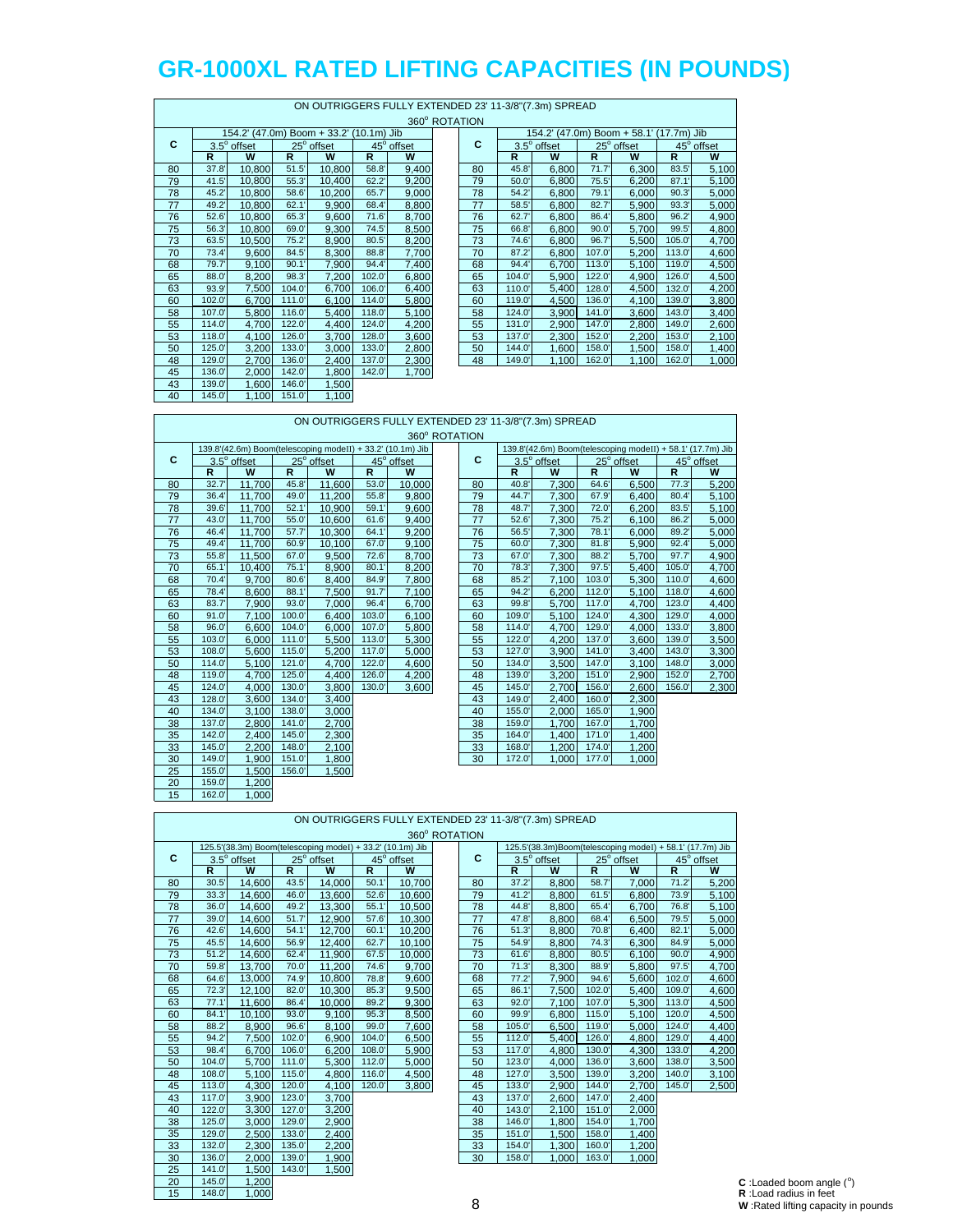|              |                                                                                                   |                                                                                          |    |                      |    |               |                |                               |    |               |              |              |              | 360° ROTATION                           |                |                     |                |                |                | ON OUTRIGGERS MID EXTENDED 21' 11-3/4"(6.7m) SPREAD                             |              |                |              |                                         |    |                |          |                  |                |
|--------------|---------------------------------------------------------------------------------------------------|------------------------------------------------------------------------------------------|----|----------------------|----|---------------|----------------|-------------------------------|----|---------------|--------------|--------------|--------------|-----------------------------------------|----------------|---------------------|----------------|----------------|----------------|---------------------------------------------------------------------------------|--------------|----------------|--------------|-----------------------------------------|----|----------------|----------|------------------|----------------|
| A            |                                                                                                   | 39.4'                                                                                    |    | 53.7'                |    | 68.1' (20.8m) |                |                               |    | 82.4' (25.1m) |              |              |              | 96.8' (29.5m)                           |                |                     |                | 111.1' (33.9m) |                |                                                                                 |              | 125.5' (38.3m) |              |                                         |    | 139.8' (42.6m) |          |                  | 154.2          |
| B            | $\overline{c}$                                                                                    | (12m)                                                                                    |    | $C$ (16.4m) $C$      |    |               | $\overline{c}$ |                               | C  |               | $\mathbf{C}$ |              | $\mathbf{c}$ |                                         | $\overline{c}$ |                     | $\overline{c}$ |                | $\overline{c}$ |                                                                                 | $\mathbf{c}$ |                | $\mathbf{C}$ |                                         | C. |                | C        |                  | $C \mid (47m)$ |
| 8'           | 73                                                                                                | 200.000 78 102.700                                                                       |    |                      |    |               |                |                               |    |               |              |              |              |                                         |                |                     |                |                |                |                                                                                 |              |                |              |                                         |    |                |          |                  |                |
| 10'          | 70                                                                                                | 175.700 76 102.700 80 90.200 79                                                          |    |                      |    |               |                | 40.100                        |    |               |              |              |              |                                         |                |                     |                |                |                |                                                                                 |              |                |              |                                         |    |                |          |                  |                |
| 12           | 67                                                                                                | 153,600 74                                                                               |    | 102,700 78 90,200 77 |    |               |                | 40,100                        |    |               |              |              |              |                                         |                |                     |                |                |                |                                                                                 |              |                |              |                                         |    |                |          |                  |                |
| 15'          | 61                                                                                                | 128,200 70                                                                               |    | 102,700 75           |    | 89,900 75     |                | 40,100 78 42,500 78 35,500    |    |               |              |              |              |                                         |                |                     |                |                |                |                                                                                 |              |                |              |                                         |    |                |          |                  |                |
| $20^{\circ}$ | 52                                                                                                | 98,000 71<br>75,000 70<br>40,100 74 42,500 74 35,500 77 40,100 77 33,300 79<br>94,800 64 |    |                      |    |               |                |                               |    |               |              |              |              |                                         |                |                     |                |                |                | 35,500 79 32,200                                                                |              |                |              |                                         |    |                |          |                  |                |
| 25           | 42,500 70 35,500 74 40,100 74 33,300 77<br>67,800 58<br>65,800 66<br>59,500 65<br>40,100 71<br>41 |                                                                                          |    |                      |    |               |                |                               |    |               |              |              |              |                                         |                |                     |                |                |                | 35,500 77 32,200 79 33,300 79 28,700                                            |              |                |              |                                         |    |                |          |                  |                |
| 30'          | 25                                                                                                | 46,900 50                                                                                |    | 45,400 61            |    |               |                | 44,000 60 40,100 67           |    | 42,500 67     |              | 35,500 71    |              |                                         |                | 40,100 71 33,300 74 |                |                |                | 35,500 74 30,200 77                                                             |              |                |              | 33,300 77 26,300 79 26,700 79 24,300    |    |                |          |                  |                |
| 35'          |                                                                                                   |                                                                                          | 42 | 33,400 56            |    |               |                | 32,200 55 36,200 63 34,300 63 |    |               |              |              |              | 35,500 68 35,400 68 31,600 72           |                |                     |                |                |                | 35,100 72 27,300 74                                                             |              |                |              | 30,900 74 24,000 77 26,700 77           |    |                |          | 24,100 78 20,900 |                |
| 40           |                                                                                                   |                                                                                          | 33 | 25,400 50            |    |               |                |                               |    |               |              |              |              |                                         |                |                     |                |                |                | 24,400 50 30,400 58 26,400 58 31,100 65 27,500 65 29,300 69 28,300 69 24,900 72 |              | 28,400 72      |              | 22,000 75 25,300 75                     |    |                |          | 22,300 77        | 20,900         |
| 45'          |                                                                                                   |                                                                                          | 18 | 19,800               | 44 | 18,900 43     |                | 24,600 54                     |    |               |              |              |              | 20,800 54 25,300 61 21,800 61 25,600 65 |                |                     |                |                |                | 22,600 66 22,900 69                                                             |              |                |              | 23.100 69 20.200 72 23.500 73           |    |                |          | 20.700 75        | 20,700         |
| 50'          |                                                                                                   |                                                                                          |    |                      | 37 | 14,800 36     |                | 20,300 49 16,700 49 21,000 57 |    |               |              |              |              | 17,700 57 21,300 62                     |                |                     |                |                |                | 18,400 63 20,400 67                                                             |              | 18,900 67      |              | 18,700 70                               |    | 19,300 71      |          | 19,300 73        | 19,400         |
| 55'          |                                                                                                   |                                                                                          |    |                      | 28 | 11,600 27     |                | 17,000 44                     |    |               |              |              |              | 13,400 44 17,600 53 14,500 54 18,000 59 |                |                     |                |                |                | 15,200 60 18,000 64                                                             |              |                |              | 15,700 64 17,400 68 16,100 68 17,300 71 |    |                |          |                  | 16,400         |
| 60'          |                                                                                                   |                                                                                          |    |                      | 13 | $9,200$ 12    |                | 14.300 38                     |    |               |              |              |              | 10,800 38 14,900 49 11,900 49 15,400 56 |                |                     |                |                |                | 12,600 56 15,600 64                                                             |              |                |              | 13,100 61 15,700 65                     |    | 13,400 66      |          | 14.700 69        | 13,700         |
| 65'          |                                                                                                   |                                                                                          |    |                      |    |               |                |                               | 32 | 8,700 32      |              | 12,800 45    |              |                                         |                | 9,700 45 13,200 52  |                |                |                | 10,500 53 13,400 58                                                             |              |                |              | 11,000 59 13,600 63                     |    | 11,300 63      |          | 12,500 67        | 11,600         |
| 70           |                                                                                                   |                                                                                          |    |                      |    |               |                |                               | 23 | 7,000 23      |              | 11,000 40    |              |                                         |                | 8,000 40 11,400 49  |                |                |                | 8,700 49 11,600 55                                                              |              |                |              | 9,200 56 11,800 60                      |    | $9,600$ 61     |          | 10,700 64        | 9,900          |
| 75'          |                                                                                                   |                                                                                          |    |                      |    |               |                |                               | 5  | 5,600 5       |              | 9,500 35     |              | 6.500 35                                |                | 9,900 45            |                | 7,200          |                | 45 10,100 52                                                                    |              | 7,700 53       |              | 10,300 57                               |    | 8,100 58       |          | 9.300 62         | 8,400          |
| 80'          |                                                                                                   |                                                                                          |    |                      |    |               |                |                               |    |               |              |              | 29           | 5,200 29                                |                | 8,600 41            |                | 5,900 41       |                | 8,800 49                                                                        |              | 6,400 49       |              | 9,000 55                                |    | 6,800 55       |          | 8,000 60         | 7,100          |
| 85'          |                                                                                                   |                                                                                          |    |                      |    |               |                |                               |    |               |              |              | 21           | 4.200 21                                |                | 7,500 36            |                | 4,800 37       |                | 7,700 46                                                                        |              | 5,300 46       |              | 7,800 52                                |    | 5,700 52       |          | 6,900 57         | 6,000          |
| 90'          |                                                                                                   |                                                                                          |    |                      |    |               |                |                               |    |               |              |              |              |                                         |                |                     | 31             | 3,900 32       |                | 6,700 42                                                                        |              | 4,400 42       |              | 6,900 49                                |    | 4,700 49       |          | 5,900 55         | 5,000          |
| 95'          |                                                                                                   |                                                                                          |    |                      |    |               |                |                               |    |               |              |              |              |                                         |                |                     | 25             | 3,100 25       |                | 5,900 38                                                                        |              | 3,500 38       |              | 6,000 46                                |    | 3,900 46       |          | 5,000 52         | 4,200          |
| 100          |                                                                                                   |                                                                                          |    |                      |    |               |                |                               |    |               |              |              |              |                                         |                |                     | 16             | 2,400 16       |                | 5,200 34                                                                        |              | 2,800 34       |              | 5,200 43                                |    | 3,200 43       |          | 4,300 50         | 3,400          |
| 105          |                                                                                                   |                                                                                          |    |                      |    |               |                |                               |    |               |              |              |              |                                         |                |                     |                |                |                |                                                                                 | 29           | 2,100 29       |              | 4,600 40                                |    | 2,500 40       |          | 3,600 47         | 2,800          |
| 110'         |                                                                                                   |                                                                                          |    |                      |    |               |                |                               |    |               |              |              |              |                                         |                |                     |                |                |                |                                                                                 | 24           | 1,600 23       |              | 4,000 36                                |    | 1,900 36       |          | 3,000 44         | 2,200          |
| 115'         |                                                                                                   |                                                                                          |    |                      |    |               |                |                               |    |               |              |              |              |                                         |                |                     |                |                |                |                                                                                 |              |                | 14           | 3.500 32                                |    | 1,400 32       |          | 2.400 41         | 1.600          |
| 120          |                                                                                                   |                                                                                          |    |                      |    |               |                |                               |    |               |              |              |              |                                         |                |                     |                |                |                |                                                                                 |              |                |              |                                         |    |                | 27<br>21 | 2,000            |                |
| 125'         |                                                                                                   |                                                                                          |    |                      |    |               |                |                               |    |               |              |              |              |                                         |                |                     |                |                |                |                                                                                 |              |                |              |                                         |    |                |          | 1,600<br>11      |                |
| D            |                                                                                                   |                                                                                          |    |                      |    |               |                |                               |    |               |              | $\mathbf{0}$ |              | Telescoping conditions (%)              |                |                     |                |                |                |                                                                                 |              |                |              |                                         |    | 27             |          |                  | 38             |
| Tele.        |                                                                                                   | I. II                                                                                    |    |                      |    | $\mathbf I$   |                |                               |    | $\mathbf I$   |              | $\mathbf{I}$ |              | $\mathbf{I}$                            |                |                     |                | $\mathbf{I}$   |                | $\mathbf{I}$                                                                    |              | $\mathbf I$    |              | $\mathbf{I}$                            |    |                |          |                  |                |
| mode         |                                                                                                   |                                                                                          |    | $\mathbf I$          |    |               |                | $\;$ II                       |    |               |              |              |              |                                         |                | $\rm II$            |                |                |                |                                                                                 |              |                |              |                                         |    | $\bf{I}$       |          | $\rm II$         | I, II          |
| 2nd boom     |                                                                                                   | $\mathbf{0}$                                                                             |    | 50                   |    | 100           |                | $\mathbf 0$                   |    | 100           |              | $\mathbf{0}$ |              | 100                                     |                | $\mathbf{0}$        |                | 100            |                | $\mathbf{0}$                                                                    |              | 100            |              | $\mathbf{0}$                            |    | 100            |          | 50               | 100            |
| 3rd boom     |                                                                                                   | $\mathbf{0}$                                                                             |    | $\mathbf{0}$         |    | $\mathbf{0}$  |                | 33                            |    | 16            |              | 50           |              | 33                                      |                | 66                  |                | 50             |                | 83                                                                              |              | 66             |              | 100                                     |    | 83             |          | 100              | 100            |
| 4th boom     |                                                                                                   | $\mathbf{0}$                                                                             |    | $\mathbf{0}$         |    | $\mathbf{0}$  |                | 33                            |    | 16            |              | 50           |              | 33                                      |                | 66                  |                | 50             |                | 83                                                                              |              | 66             |              | 100                                     |    | 83             |          | 100              | 100            |
| Top boom     |                                                                                                   | $\Omega$                                                                                 |    | $\Omega$             |    | $\Omega$      |                | 33                            |    | 16            |              | 50           |              | 33                                      |                | 66                  |                | 50             |                | 83                                                                              |              | 66             |              | 100                                     |    | 83             |          | 100              | 100            |

#### LIFTING CAPACITIES AT ZERO DEGREE BOOM ANGLE ON OUTRIGGERS MID EXTENDED

21' 11-3/4"(6.7m) SPREAD 360° ROTATION

|               |       |             |                             |               |   |                        |               |   |            | $21 \t1207 + 10.71111$ OT INLAD |     |             | uu u | 11711711 <b>711</b> |             |   |                |   |       |
|---------------|-------|-------------|-----------------------------|---------------|---|------------------------|---------------|---|------------|---------------------------------|-----|-------------|------|---------------------|-------------|---|----------------|---|-------|
|               | A.    | 39.4'       | 53.7                        | 68.1' (20.8m) |   |                        | 82.4' (25.1m) |   |            | 96.8' (29.5m)                   |     |             |      | 111.1' (33.9m)      |             |   | 125.5' (38.3m) |   |       |
| C             | B     | (12m)       | <b>B</b> $(16.4m)$ <b>B</b> |               | в |                        |               | B |            |                                 | l B |             | в    |                     |             | B |                | в |       |
|               | 32.2' | 28.300 46.5 | 18,300 60.7                 |               |   | 8,900 60.6 14,100 75.0 | 5,600 75.0    |   | 9,500 89.2 | 3,400 89.1                      |     | 6,700 103.0 |      | 2,000 102           | 4,900 117.0 |   | 800 116.0      |   | 3,300 |
| Tele.<br>mode |       | I. II       |                             |               |   | ш                      |               |   |            |                                 |     |             |      |                     |             |   |                |   | П     |

**A** :Boom length in feet

**B** :Load radius in feet

 $C$  : Loaded boom angle  $(°)$ 

**D** :Minimum boom angle (°) for indicated length (no load)

NOTE The lifting capacity data stored in the LOAD MOMENT INDICATOR (AML-C) is based on the standard number of parts of line listed in the chart.

| Boom length in feet<br>(meters) | 39.4'<br>(12m) | 39.4' to 68.1' | (12m to 20.8m) | 68.1' to 154.2'<br>(20.8m to 47m) | Single top<br>Jib |
|---------------------------------|----------------|----------------|----------------|-----------------------------------|-------------------|
| Telescoping mode                | I. II          |                |                | I. II                             | I. II             |
| Number of parts of line         | 16             |                |                |                                   |                   |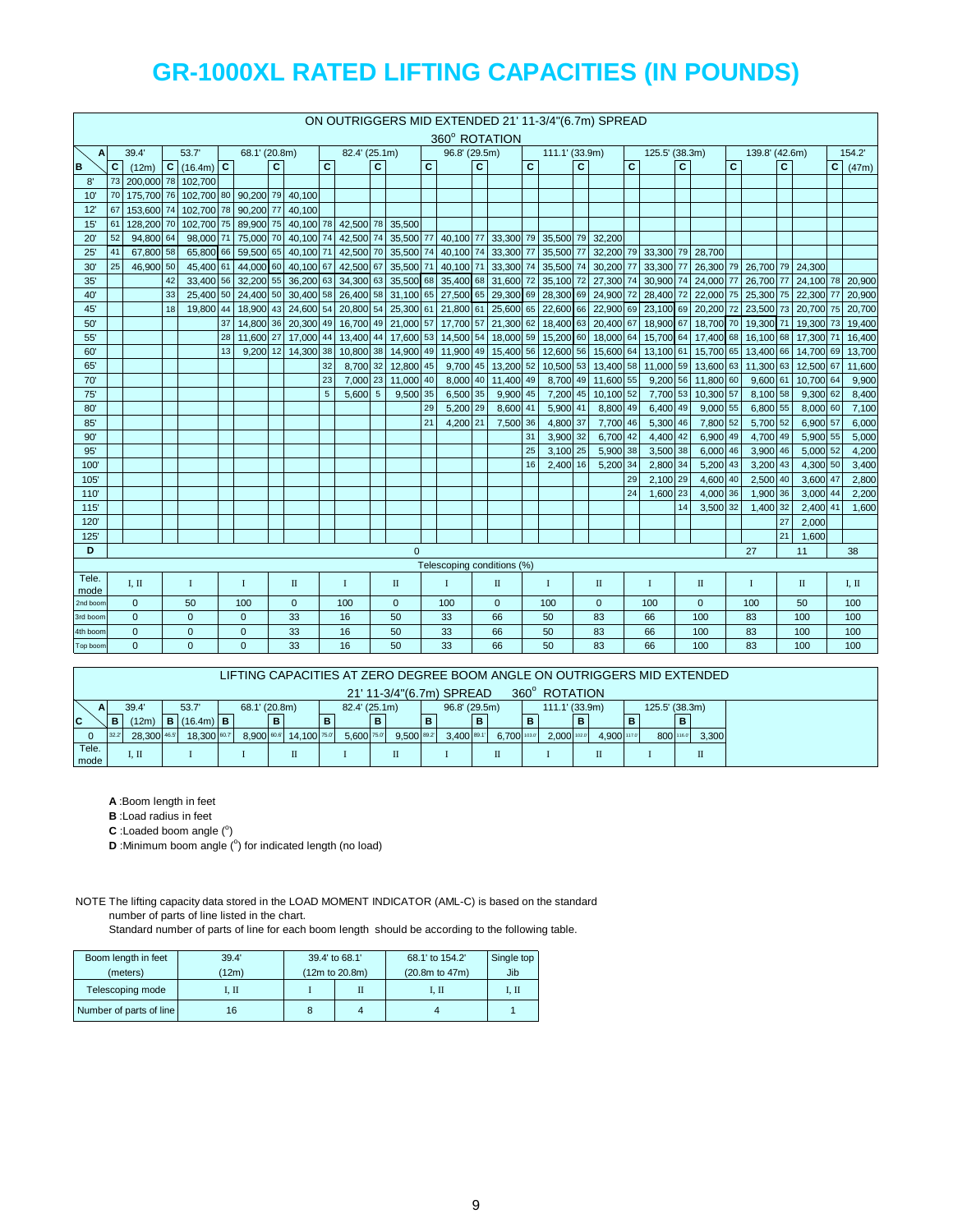|    |        |                    |       |                                         |        |            |               |       | ON OUTRIGGERS MID EXTENDED 21' 11-3/4"(6.7m) SPREAD |        |                                         |        |            |
|----|--------|--------------------|-------|-----------------------------------------|--------|------------|---------------|-------|-----------------------------------------------------|--------|-----------------------------------------|--------|------------|
|    |        |                    |       |                                         |        |            | 360° ROTATION |       |                                                     |        |                                         |        |            |
|    |        |                    |       | 154.2' (47.0m) Boom + 33.2' (10.1m) Jib |        |            |               |       |                                                     |        | 154.2' (47.0m) Boom + 58.1' (17.7m) Jib |        |            |
| C  |        | $3.5^\circ$ offset |       | 25° offset                              |        | 45° offset | C             |       | $3.5^\circ$ offset                                  |        | 25° offset                              |        | 45° offset |
|    | R      | W                  | R.    | W                                       | R      | W          |               | R     | W                                                   | R      | W                                       | R      | W          |
| 80 | 37.8'  | 10,800             | 51.5' | 10,800                                  | 58.8'  | 9,400      | 80            | 45.8' | 6,800                                               | 71.7'  | 6,300                                   | 83.5   | 5,100      |
| 79 | 41.5'  | 10.800             | 55.3' | 10.400                                  | 62.2'  | 9,200      | 79            | 50.0' | 6.800                                               | 75.5'  | 6.200                                   | 87.1'  | 5,100      |
| 78 | 45.2'  | 10.800             | 58.6' | 10,200                                  | 65.7   | 9,000      | 78            | 54.2' | 6.800                                               | 79.1'  | 6,000                                   | 90.3'  | 5,000      |
| 77 | 49.2   | 10,800             | 62.1' | 9.900                                   | 68.4   | 8,800      | 77            | 58.5' | 6,800                                               | 82.7'  | 5,900                                   | 93.3'  | 5,000      |
| 76 | 52.6'  | 10.800             | 65.3' | 9.600                                   | 71.6'  | 8,700      | 76            | 62.7  | 6.800                                               | 86.4   | 5,800                                   | 96.2'  | 4,900      |
| 75 | 56.3   | 10.800             | 69.0' | 9.300                                   | 74.5'  | 8,500      | 75            | 66.8' | 6,800                                               | 90.0'  | 5,700                                   | 99.5   | 4,800      |
| 73 | 63.5'  | 10.500             | 75.2' | 8.900                                   | 80.5'  | 8,200      | 73            | 74.6' | 6.800                                               | 96.7'  | 5,500                                   | 105.0  | 4,700      |
| 70 | 73.4   | 9,600              | 84.5' | 8.300                                   | 88.8'  | 7,700      | 70            | 87.2' | 6,800                                               | 107.0  | 5,200                                   | 113.0  | 4,600      |
| 68 | 79.0'  | 8.700              | 89.8' | 7.700                                   | 94.0'  | 7,000      | 68            | 93.8' | 6,300                                               | 113.0' | 5,100                                   | 119.0  | 4,500      |
| 65 | 86.7   | 6.700              | 96.9' | 6.000                                   | 101.0  | 5,600      | 65            | 102.0 | 4,700                                               | 120.0' | 4,000                                   | 125.0  | 3,700      |
| 63 | 91.8'  | 5,600              | 102.0 | 5,100                                   | 105.0  | 4,700      | 63            | 108.0 | 3,800                                               | 125.0  | 3,300                                   | 130.0' | 3,100      |
| 60 | 99.3'  | 4,300              | 109.0 | 3,900                                   | 112.0  | 3,700      | 60            | 116.0 | 2,800                                               | 133.0' | 2,400                                   | 137.0  | 2,300      |
| 58 | 104.0' | 3.500              | 114.0 | 3.300                                   | 116.0' | 3,100      | 58            | 121.0 | 2,200                                               | 138.0  | 1,900                                   | 141.0  | 1,800      |
| 55 | 112.0  | 2,600              | 121.0 | 2,400                                   | 122.0' | 2,300      | 55            | 129.0 | 1,400                                               | 145.0  | 1,300                                   | 147.0  | 1,200      |
| 53 | 116.0' | 2,100              | 125.0 | 1.900                                   | 126.0  | 1,800      | 53            | 134.0 | 1,000                                               |        |                                         |        |            |
| 50 | 123.0' | 1,400              | 131.0 | 1,300                                   | 132.0' | 1,200      |               |       |                                                     |        |                                         |        |            |
| 48 | 128.0' | 1,000              |       |                                         |        |            |               |       |                                                     |        |                                         |        |            |

#### ON OUTRIGGERS MID EXTENDED 21' 11-3/4"(6.7m) SPREAD

|    |        |                                                            |       | ON OUTRIGGERS MID EXTENDED 21' 11-3/4"(6.7m) SPREAD |       |            |               |        |             |       |                                                            |       |            |
|----|--------|------------------------------------------------------------|-------|-----------------------------------------------------|-------|------------|---------------|--------|-------------|-------|------------------------------------------------------------|-------|------------|
|    |        |                                                            |       |                                                     |       |            | 360° ROTATION |        |             |       |                                                            |       |            |
|    |        | 139.8'(42.6m) Boom(telescoping modeII) + 33.2' (10.1m) Jib |       |                                                     |       |            |               |        |             |       | 139.8'(42.6m) Boom(telescoping modeII) + 58.1' (17.7m) Jib |       |            |
| C  |        | $3.5^\circ$ offset                                         |       | 25° offset                                          |       | 45° offset | C             |        | 3.5° offset |       | 25° offset                                                 |       | 45° offset |
|    | R      | W                                                          | R     | W                                                   | R     | W          |               | R      | W           | R     | W                                                          | R     | W          |
| 80 | 32.7'  | 11,700                                                     | 45.8' | 11,600                                              | 53.0  | 10,000     | 80            | 40.8'  | 7,300       | 64.6  | 6,500                                                      | 77.3' | 5,200      |
| 79 | 36.4   | 11,700                                                     | 49.0  | 11,200                                              | 55.8' | 9,800      | 79            | 44.7   | 7,300       | 67.9' | 6.400                                                      | 80.4' | 5,100      |
| 78 | 39.6   | 11,700                                                     | 52.1' | 10,900                                              | 59.1' | 9,600      | 78            | 48.7   | 7,300       | 72.0' | 6,200                                                      | 83.5' | 5,100      |
| 77 | 43.0'  | 11,700                                                     | 55.0' | 10,600                                              | 61.6' | 9,400      | 77            | 52.6'  | 7.300       | 75.2' | 6.100                                                      | 86.2  | 5,000      |
| 76 | 46.4   | 11,700                                                     | 57.7' | 10,300                                              | 64.1' | 9,200      | 76            | 56.5'  | 7,300       | 78.1' | 6,000                                                      | 89.2  | 5,000      |
| 75 | 49.4   | 11.700                                                     | 60.9  | 10.100                                              | 67.0  | 9,100      | 75            | 60.0   | 7.300       | 81.8' | 5,900                                                      | 92.4' | 5,000      |
| 73 | 55.8   | 11,500                                                     | 67.0  | 9,500                                               | 72.6' | 8,700      | 73            | 67.0   | 7,300       | 88.2' | 5,700                                                      | 97.7  | 4,900      |
| 70 | 65.1'  | 10,400                                                     | 75.1' | 8,900                                               | 80.1' | 8,200      | 70            | 78.3'  | 7.300       | 97.5' | 5,400                                                      | 105.0 | 4,700      |
| 68 | 70.4'  | 9,700                                                      | 80.6' | 8,400                                               | 84.9  | 7,800      | 68            | 85.2'  | 7,100       | 103.0 | 5,300                                                      | 110.0 | 4,600      |
| 65 | 78.4   | 8,600                                                      | 88.1' | 7,500                                               | 91.7' | 7,100      | 65            | 94.2   | 6,200       | 112.0 | 5,100                                                      | 118.0 | 4,600      |
| 63 | 83.7   | 7,900                                                      | 93.0' | 7,000                                               | 96.4  | 6,700      | 63            | 99.8'  | 5,700       | 117.0 | 4,700                                                      | 123.0 | 4,400      |
| 60 | 91.1'  | 6.600                                                      | 99.4  | 6.000                                               | 102.0 | 5,600      | 60            | 108.0  | 4.700       | 124.0 | 4.000                                                      | 129.0 | 3,800      |
| 58 | 95.6'  | 5,800                                                      | 104.0 | 5,200                                               | 106.0 | 5,000      | 58            | 113.0  | 4,000       | 128.0 | 3,400                                                      | 133.0 | 3,300      |
| 55 | 102.0' | 4.700                                                      | 110.0 | 4.300                                               | 112.0 | 4,100      | 55            | 120.0' | 3,100       | 135.0 | 2.700                                                      | 139.0 | 2,600      |
| 53 | 107.0  | 4,100                                                      | 114.0 | 3,700                                               | 116.0 | 3,600      | 53            | 125.0  | 2,600       | 139.0 | 2,300                                                      | 142.0 | 2,200      |
| 50 | 113.0  | 3.300                                                      | 120.0 | 3.000                                               | 121.0 | 2,900      | 50            | 132.0  | 2.000       | 145.0 | 1.800                                                      | 147.0 | 1,700      |
| 48 | 117.0  | 2.800                                                      | 124.0 | 2.600                                               | 125.0 | 2,600      | 48            | 137.0  | 1.600       | 149.0 | 1.500                                                      | 151.0 | 1,400      |
| 45 | 123.0  | 2,200                                                      | 129.0 | 2,100                                               | 129.0 | 2,100      | 45            | 143.0  | 1,200       | 155.0 | 1,000                                                      | 155.0 | 1,000      |
| 43 | 127.0  | 1,900                                                      | 132.0 | 1,800                                               |       |            |               |        |             |       |                                                            |       |            |
| 40 | 132.0  | 1,500                                                      | 137.0 | 1,400                                               |       |            |               |        |             |       |                                                            |       |            |
| 38 | 136.0' | 1.200                                                      | 140.0 | 1,100                                               |       |            |               |        |             |       |                                                            |       |            |

|    |       |                    |        |                                                           |        |            |               |       | ON OUTRIGGERS MID EXTENDED 21' 11-3/4"(6.7m) SPREAD      |       |            |        |            |
|----|-------|--------------------|--------|-----------------------------------------------------------|--------|------------|---------------|-------|----------------------------------------------------------|-------|------------|--------|------------|
|    |       |                    |        |                                                           |        |            | 360° ROTATION |       |                                                          |       |            |        |            |
|    |       |                    |        | 125.5'(38.3m) Boom(telescoping modeI) + 33.2' (10.1m) Jib |        |            |               |       | 125.5'(38.3m)Boom(telescoping modeI) + 58.1' (17.7m) Jib |       |            |        |            |
| C  |       | $3.5^\circ$ offset |        | 25° offset                                                |        | 45° offset | C             |       | $3.5^\circ$ offset                                       |       | 25° offset |        | 45° offset |
|    | R.    | W                  | R      | W                                                         | R      | W          |               | R     | W                                                        | R     | W          | R      | W          |
| 80 | 30.5' | 14.600             | 43.5'  | 14.000                                                    | 50.1   | 10.700     | 80            | 37.2' | 8.800                                                    | 58.7  | 7.000      | 71.2'  | 5,200      |
| 79 | 33.3' | 14,600             | 46.0'  | 13,600                                                    | 52.6'  | 10,600     | 79            | 41.2' | 8,800                                                    | 61.5' | 6,800      | 73.9'  | 5,100      |
| 78 | 36.0' | 14,600             | 49.2'  | 13,300                                                    | 55.1'  | 10,500     | 78            | 44.8' | 8,800                                                    | 65.4  | 6,700      | 76.8   | 5,100      |
| 77 | 39.0' | 14.600             | 51.7'  | 12,900                                                    | 57.6'  | 10,300     | 77            | 47.8' | 8,800                                                    | 68.4  | 6,500      | 79.5'  | 5,000      |
| 76 | 42.6' | 14.600             | 54.1'  | 12.700                                                    | 60.1'  | 10,200     | 76            | 51.3' | 8,800                                                    | 70.8' | 6,400      | 82.1'  | 5,000      |
| 75 | 45.5' | 14.600             | 56.9   | 12.400                                                    | 62.7   | 10.100     | 75            | 54.9' | 8.800                                                    | 74.3' | 6.300      | 84.9   | 5,000      |
| 73 | 51.2' | 14,600             | 62.4   | 11,900                                                    | 67.5'  | 10,000     | 73            | 61.6  | 8,800                                                    | 80.5' | 6,100      | 90.0'  | 4,900      |
| 70 | 59.8  | 13.700             | 70.0'  | 11.200                                                    | 74.6'  | 9,700      | 70            | 71.3' | 8.300                                                    | 88.9  | 5.800      | 97.5'  | 4,700      |
| 68 | 64.6' | 13.000             | 74.9'  | 10.800                                                    | 78.8'  | 9,600      | 68            | 77.2' | 7,900                                                    | 94.6' | 5,600      | 102.0  | 4,600      |
| 65 | 71.7' | 10,700             | 81.2'  | 9,000                                                     | 84.9'  | 8,400      | 65            | 86.1' | 7,500                                                    | 102.0 | 5,400      | 109.0  | 4,600      |
| 63 | 76.3' | 9,200              | 85.4   | 7,800                                                     | 88.8   | 7,400      | 63            | 91.5' | 6,500                                                    | 107.0 | 5,300      | 113.0  | 4,500      |
| 60 | 82.7' | 7,400              | 91.5'  | 6,400                                                     | 94.6   | 6,100      | 60            | 98.5' | 5,100                                                    | 114.0 | 4.400      | 120.0' | 4,100      |
| 58 | 86.8  | 6,400              | 95.3'  | 5,600                                                     | 98.1'  | 5,400      | 58            | 104.0 | 4,400                                                    | 118.0 | 3,700      | 123.0  | 3,600      |
| 55 | 93.1' | 5.200              | 101.0  | 4,600                                                     | 104.0  | 4,400      | 55            | 111.0 | 3,400                                                    | 124.0 | 3.000      | 129.0  | 2,900      |
| 53 | 97.2' | 4,500              | 105.0  | 4,000                                                     | 107.0  | 3,900      | 53            | 115.0 | 2,900                                                    | 129.0 | 2,500      | 132.0  | 2,400      |
| 50 | 103.0 | 3.600              | 110.0  | 3.200                                                     | 112.0  | 3,200      | 50            | 122.0 | 2,200                                                    | 134.0 | 1.900      | 137.0  | 1,900      |
| 48 | 107.0 | 3,100              | 114.0  | 2.800                                                     | 115.0  | 2,700      | 48            | 126.0 | 1,800                                                    | 138.0 | 1,600      | 140.0  | 1,500      |
| 45 | 112.0 | 2,400              | 119.0  | 2,200                                                     | 120.0' | 2,100      | 45            | 132.0 | 1,300                                                    | 143.0 | 1,100      | 144.0  | 1,100      |
| 43 | 116.0 | 2.000              | 122.0' | 1.800                                                     |        |            |               |       |                                                          |       |            |        |            |

 $C$  : Loaded boom angle  $(°)$ 

**R** :Load radius in feet

**W** :Rated lifting capacity in pounds

40 121.0' 1,500 126.0' 1,400<br>38 124.0' 1,200 129.0' 1,100  $1,200$  129.0'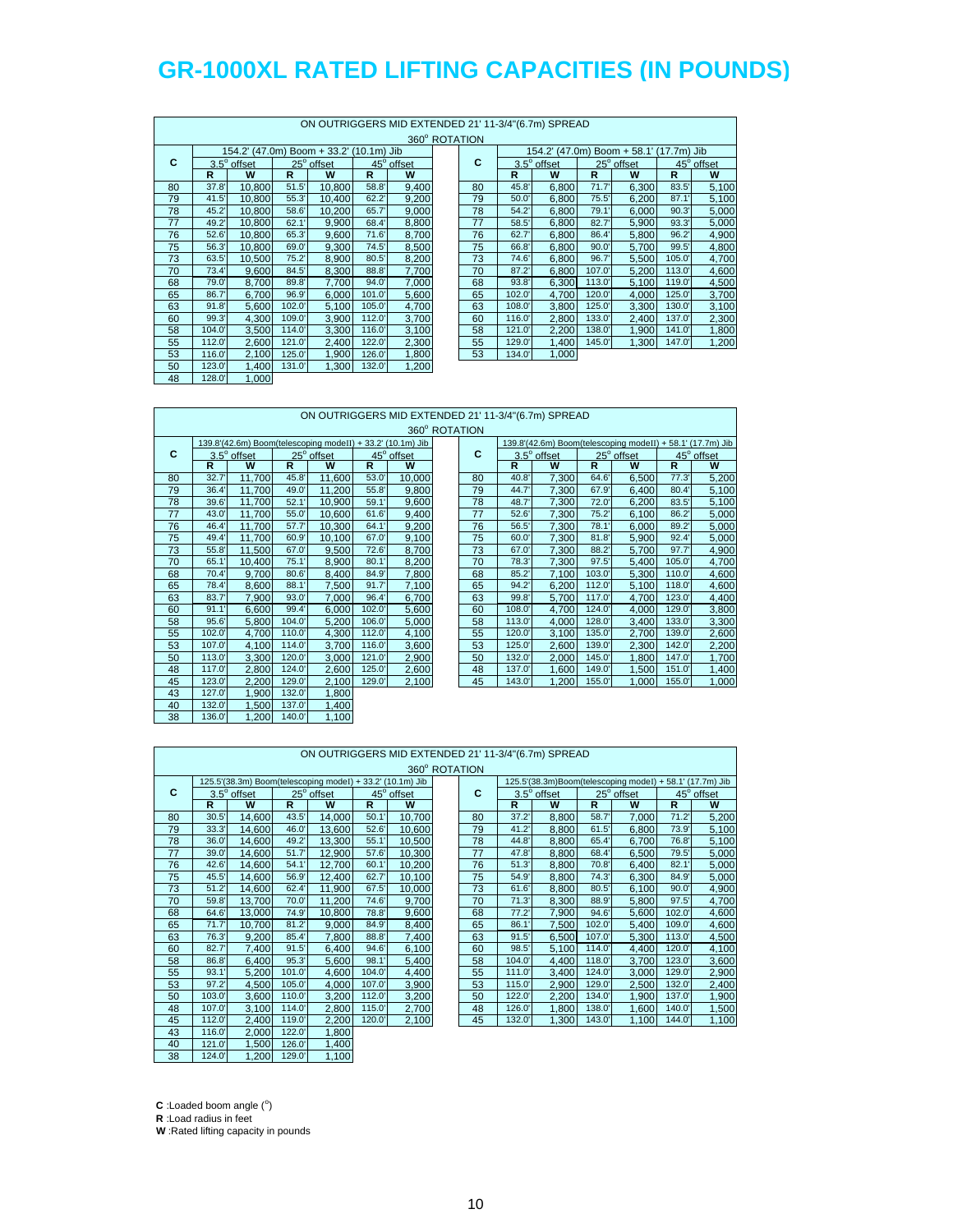|               |    |              |    |                                                            |    |                     |    |              |              |               |              |              |              |                                                                       |    |                    |              | ON OUTRIGGERS MID EXTENDED 18' 1/2"(5.5m) SPREAD                             |    |                     |              |                               |              |              |              |                                                   |              |                  |                 |
|---------------|----|--------------|----|------------------------------------------------------------|----|---------------------|----|--------------|--------------|---------------|--------------|--------------|--------------|-----------------------------------------------------------------------|----|--------------------|--------------|------------------------------------------------------------------------------|----|---------------------|--------------|-------------------------------|--------------|--------------|--------------|---------------------------------------------------|--------------|------------------|-----------------|
|               |    |              |    |                                                            |    |                     |    |              |              |               |              |              |              | 360° ROTATION                                                         |    |                    |              |                                                                              |    |                     |              |                               |              |              |              |                                                   |              |                  |                 |
| A             |    | 39.4         |    | 53.7                                                       |    | 68.1' (20.8m)       |    |              |              | 82.4' (25.1m) |              |              |              | 96.8' (29.5m)                                                         |    |                    |              | 111.1' (33.9m)                                                               |    |                     |              | 125.5' (38.3m)                |              |              |              | 139.8' (42.6m)                                    |              |                  | 154.2           |
| B             | C  | (12m)        |    | $C$ (16.4m) $C$                                            |    |                     | C. |              | $\mathbf{C}$ |               | $\mathbf{c}$ |              | $\mathbf{C}$ |                                                                       | C. |                    | $\mathbf{C}$ |                                                                              | C  |                     | $\mathbf{C}$ |                               | $\mathbf{C}$ |              | $\mathbf{C}$ |                                                   | $\mathbf{C}$ |                  | $C \quad (47m)$ |
| 8'            | 73 |              |    | 191.600 78 102.700                                         |    |                     |    |              |              |               |              |              |              |                                                                       |    |                    |              |                                                                              |    |                     |              |                               |              |              |              |                                                   |              |                  |                 |
| 10'           | 70 |              |    | 164.000 76 102.700 80 90.200 79 40.100                     |    |                     |    |              |              |               |              |              |              |                                                                       |    |                    |              |                                                                              |    |                     |              |                               |              |              |              |                                                   |              |                  |                 |
| 12'           | 67 |              |    | 142.400 74 102.700 78 90.200 77                            |    |                     |    | 40.100       |              |               |              |              |              |                                                                       |    |                    |              |                                                                              |    |                     |              |                               |              |              |              |                                                   |              |                  |                 |
| 15            | 61 |              |    | 113,500 70 102,700 75 89,900 75 40,100 78 42,500 78 35,500 |    |                     |    |              |              |               |              |              |              |                                                                       |    |                    |              |                                                                              |    |                     |              |                               |              |              |              |                                                   |              |                  |                 |
| 20'           | 52 | 75,400 64    |    | 73,400 71                                                  |    |                     |    |              |              |               |              |              |              |                                                                       |    |                    |              | 67,200 70 40,100 74 42,500 74 35,500 77 40,100 77 33,300 79 35,500 79 32,200 |    |                     |              |                               |              |              |              |                                                   |              |                  |                 |
| 25            | 41 | 48.200 57    |    |                                                            |    | 46,700 66 45,400 65 |    | 40.100 71    |              |               |              |              |              | 42,500 70 35,500 74 40,100 74 33,300 77                               |    |                    |              |                                                                              |    |                     |              | 35,500 77 32,200 79 33,300 79 |              | 28,700       |              |                                                   |              |                  |                 |
| 30'           | 25 | 33,900 50    |    |                                                            |    | 32.700 61 31.500 60 |    | 35,500 67    |              |               |              |              |              | 33,600 67 35,500 71 34,800 71 33,300 74                               |    |                    |              |                                                                              |    | 35,500 74 30,200 77 |              | 33,300 77                     |              |              |              | 26,300 79 26,700 79 24,300                        |              |                  |                 |
| 35'           |    |              | 42 |                                                            |    |                     |    |              |              |               |              |              |              | 23,900 55 23,000 55 28,900 63 24,900 62 29,500 68 26,000 68 29,900 71 |    |                    |              |                                                                              |    | 26,800 72 27,300 74 |              |                               |              |              |              | 27,300 74 24,000 77 26,700 77                     |              | 24,100 78 20,900 |                 |
| 40'           |    |              | 33 |                                                            |    |                     |    |              |              |               |              |              |              | 18,000 50 17,100 50 22,800 58 19,000 58 23,400 64 20,100 64 23,800 68 |    |                    |              | 20,800 69 24,100 71                                                          |    |                     |              | 21,400 72                     |              |              |              | 22,000 74 21,800 75                               |              | 22,300 77        | 20,900          |
| 45'           |    |              | 18 | 13,700 44                                                  |    | 12,900 43           |    |              |              |               |              |              |              | 18,300 54 14,800 54 19,000 61 15,800 61 19,400 65                     |    |                    |              |                                                                              |    |                     |              |                               |              |              |              | 16,500 65 19,600 69 17,000 69 19,800 72 17,400 72 |              | 18.700 75 17.700 |                 |
| 50            |    |              |    |                                                            | 36 | 9,700 36            |    | 14,900 49    |              | 11,500 49     |              | 15,600 57    |              | 12,600 57 16,000 62                                                   |    |                    |              |                                                                              |    | 13,200 62 16,300 66 |              | 13,800 67                     |              |              |              | 16,400 70 14,100 70                               |              | 15,300 73        | 14,400          |
| 55'           |    |              |    |                                                            | 27 | 7,200 27            |    | 12,300 44    |              | 8,900 44      |              | 13,000 53    |              | 10,000 53 13,400 59                                                   |    |                    |              |                                                                              |    | 10,700 59 13,700 63 |              | 11,200 64                     |              | 13,800 67    |              | 11,600 68                                         |              | 12,700 70        | 11,900          |
| 60'           |    |              |    |                                                            | 12 | 5,300 12            |    | 10,300 38    |              | 6,900 38      |              | 10,800 49    |              |                                                                       |    | 7,900 49 11,300 55 |              |                                                                              |    | 8,600 56 11,600 61  |              | $9,100$ 61                    |              | 11,700 65    |              | 9,500 65                                          |              | 10,700 68        | 9,800           |
| 65'           |    |              |    |                                                            |    |                     |    |              | 32           | 5,200 32      |              | 9,100 45     |              | 6,200 45                                                              |    | 9,500 52           |              | 6,900 52                                                                     |    | 9,800 58            |              | 7,500 58                      |              | 10,000 62    |              | 7,800 63                                          |              | 9,00066          | 8,100           |
| 70'           |    |              |    |                                                            |    |                     |    |              | 23           | 3,800 23      |              | 7,700 40     |              | 4,800 40                                                              |    | 8,100 48           |              | 5,500 49                                                                     |    | 8,300 55            |              | 6,000 55                      |              | 8,500 60     |              | 6,400 60                                          |              | 7,500 64         | 6,700           |
| 75'           |    |              |    |                                                            |    |                     |    |              | 6            | 2,600         | 5            | 6,500 35     |              | 3,600 35                                                              |    | 6,800 45           |              | 4,300 45                                                                     |    | 7,100 52            |              | 4,800 52                      |              | 7,300 57     |              | 5,200 57                                          |              | 6,300 61         | 5,500           |
| 80'           |    |              |    |                                                            |    |                     |    |              |              |               |              |              | 29           | 2,600 28                                                              |    | 5,800 41           |              | 3,200 41                                                                     |    | 6,000 49            |              | 3,700 49                      |              | 6,200 55     |              | 4,100 55                                          |              | 5,200 59         | 4,400           |
| 85'           |    |              |    |                                                            |    |                     |    |              |              |               |              |              | 21           | 1,700 20                                                              |    | 4,900 36           |              | 2,300 36                                                                     |    | 5,100 45            |              | 2,800 46                      |              | 5,300 52     |              | 3,200 52                                          |              | 4,300 57         | 3,500           |
| 90'           |    |              |    |                                                            |    |                     |    |              |              |               |              |              |              |                                                                       |    |                    | 31           | 1,600 31                                                                     |    | 4,300 42            |              | 2,100 42                      |              | 4,500 49     |              | 2,400 49                                          |              | 3,500 54         | 2,700           |
| 95'           |    |              |    |                                                            |    |                     |    |              |              |               |              |              |              |                                                                       |    |                    |              |                                                                              | 25 | 3.700 38            |              | 1,400 38                      |              | 3.800 46     |              | 1,700 46                                          |              | 2.800 52         | 2,000           |
| 100           |    |              |    |                                                            |    |                     |    |              |              |               |              |              |              |                                                                       |    |                    |              |                                                                              | 16 | 3,100               |              |                               | 34           | $3,200$ 43   |              | 1,100 43                                          |              | $2.200$ 49       | 1,400           |
| 105'          |    |              |    |                                                            |    |                     |    |              |              |               |              |              |              |                                                                       |    |                    |              |                                                                              |    |                     |              |                               | 29           | 2.600        |              |                                                   | 40           | 1.700            |                 |
| 110'          |    |              |    |                                                            |    |                     |    |              |              |               |              |              |              |                                                                       |    |                    |              |                                                                              |    |                     |              |                               | 23           | 2,200        |              |                                                   | 36           | 1,100            |                 |
| 115           |    |              |    |                                                            |    |                     |    |              |              |               |              |              |              |                                                                       |    |                    |              |                                                                              |    |                     |              |                               | 14           | 1,700        |              |                                                   |              |                  |                 |
| D             |    |              |    |                                                            |    |                     |    | $\mathbf 0$  |              |               |              |              |              |                                                                       |    |                    |              | 18                                                                           |    | $\mathbf{0}$        |              | 29                            |              | $\mathbf{0}$ |              | 40                                                |              | 27               | 47              |
|               |    |              |    |                                                            |    |                     |    |              |              |               |              |              |              | Telescoping conditions (%)                                            |    |                    |              |                                                                              |    |                     |              |                               |              |              |              |                                                   |              |                  |                 |
| Tele.<br>mode |    | I. II        |    | L                                                          |    | $\mathbf{I}$        |    | $\mathbf{I}$ |              | $\bf{I}$      |              | $\mathbf{I}$ |              | $\mathbf{I}$                                                          |    | П                  |              | $\bf{I}$                                                                     |    | П                   |              | $\bf{I}$                      |              | П            |              | $\mathbf{I}$                                      |              | $\mathbf{I}$     | I, II           |
| 2nd boon      |    | $\mathbf{0}$ |    | 50                                                         |    | 100                 |    | $\mathbf{0}$ |              | 100           |              | $\mathbf{0}$ |              | 100                                                                   |    | $\mathbf{0}$       |              | 100                                                                          |    | $\mathbf{0}$        |              | 100                           |              | $\mathbf{0}$ |              | 100                                               |              | 50               | 100             |
| 3rd boom      |    | $\Omega$     |    | $\mathbf{0}$                                               |    | $\Omega$            |    | 33           |              | 16            |              | 50           |              | 33                                                                    |    | 66                 |              | 50                                                                           |    | 83                  |              | 66                            |              | 100          |              | 83                                                |              | 100              | 100             |
| 4th boom      |    | $\Omega$     |    | $\mathbf{0}$                                               |    | $\mathbf{0}$        |    | 33           |              | 16            |              | 50           |              | 33                                                                    |    | 66                 |              | 50                                                                           |    | 83                  |              | 66                            |              | 100          |              | 83                                                |              | 100              | 100             |
| Top boom      |    | $\Omega$     |    | $\Omega$                                                   |    | $\Omega$            |    | 33           |              | 16            |              | 50           |              | 33                                                                    |    | 66                 |              | 50                                                                           |    | 83                  |              | 66                            |              | 100          |              | 83                                                |              | 100              | 100             |

**A** :Boom length in feet

**B** :Load radius in feet

 $C$  : Loaded boom angle  $(°)$ 

**D** :Minimum boom angle (°) for indicated length (no load)

#### NOTE The lifting capacity data stored in the LOAD MOMENT INDICATOR (AML-C) is based on the standard number of parts of line listed in the chart.

| Boom length in feet     | 39.4' | 39.4' to 68.1' |                | 68.1' to 154.2'   | Single top |
|-------------------------|-------|----------------|----------------|-------------------|------------|
| (meters)                | (12m) |                | (12m to 20.8m) | $(20.8m)$ to 47m) | Jib        |
| Telescoping mode        | I. II |                |                | I. II             | I. II      |
| Number of parts of line | 16    |                |                |                   |            |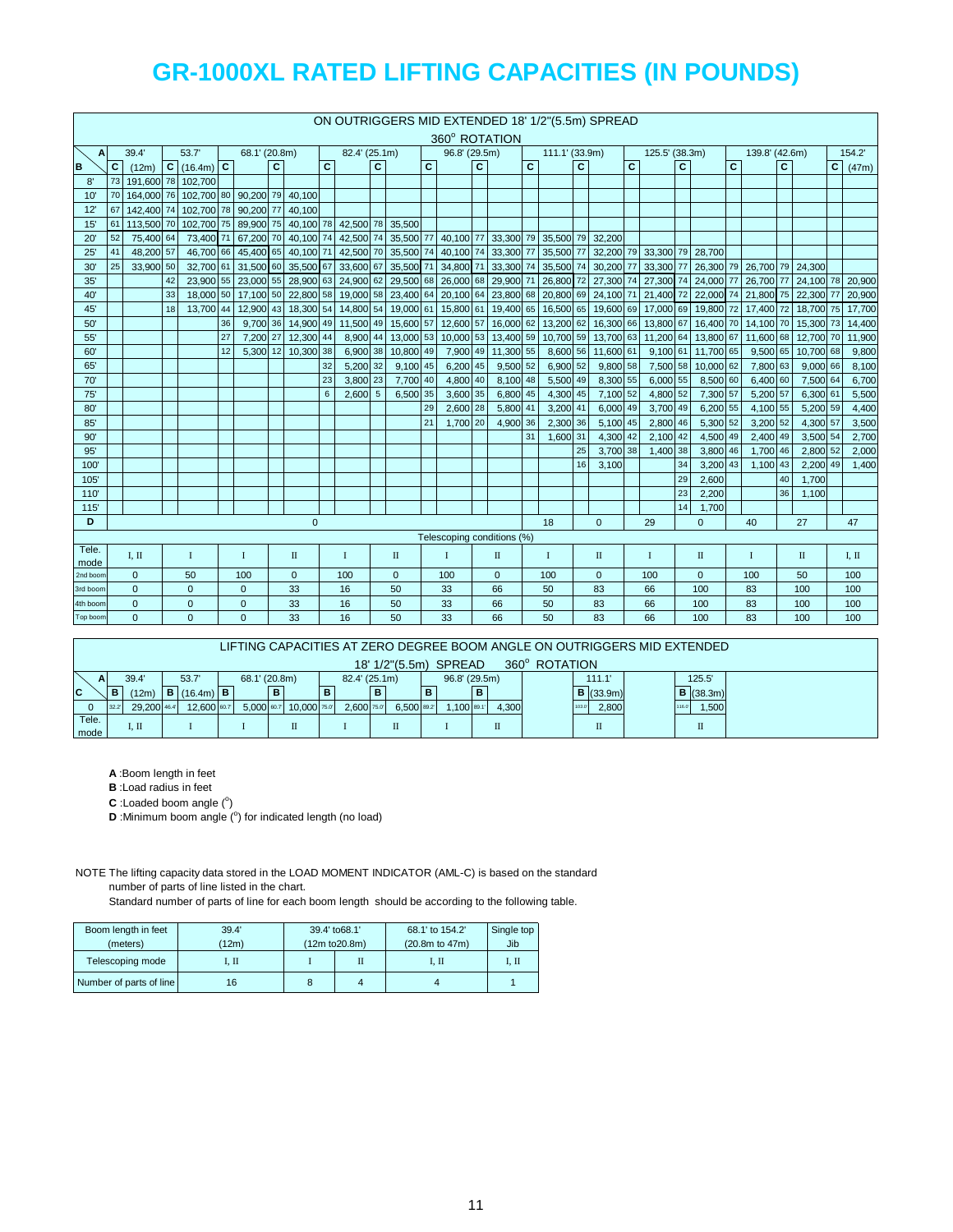|    | ON OUTRIGGERS MID EXTENDED 18' 1/2"(5.5m) SPREAD |                    |        |                                         |        |            |  |               |        |                                         |        |            |        |            |
|----|--------------------------------------------------|--------------------|--------|-----------------------------------------|--------|------------|--|---------------|--------|-----------------------------------------|--------|------------|--------|------------|
|    |                                                  |                    |        |                                         |        |            |  | 360° ROTATION |        |                                         |        |            |        |            |
|    |                                                  |                    |        | 154.2' (47.0m) Boom + 33.2' (10.1m) Jib |        |            |  |               |        | 154.2' (47.0m) Boom + 58.1' (17.7m) Jib |        |            |        |            |
| C  |                                                  | $3.5^\circ$ offset |        | 25° offset                              |        | 45° offset |  | С             |        | $3.5^\circ$ offset                      |        | 25° offset |        | 45° offset |
|    | R                                                | W                  | R      | W                                       | R      | W          |  |               | R      | W                                       | R      | W          | R      | W          |
| 80 | 37.8'                                            | 10.800             | 51.5'  | 10.800                                  | 58.8'  | 9,400      |  | 80            | 45.8   | 6.800                                   | 71.7'  | 6.300      | 83.5   | 5,100      |
| 79 | 41.5'                                            | 10.800             | 55.3'  | 10.400                                  | 62.2   | 9,200      |  | 79            | 50.0'  | 6.800                                   | 75.5'  | 6.200      | 87.1'  | 5,100      |
| 78 | 45.2'                                            | 10.800             | 58.6'  | 10.200                                  | 65.7   | 9.000      |  | 78            | 54.2'  | 6.800                                   | 79.1   | 6.000      | 90.3'  | 5,000      |
| 77 | 49.2                                             | 10.800             | 62.1   | 9.900                                   | 68.4   | 8,800      |  | 77            | 58.5   | 6.800                                   | 82.7   | 5.900      | 93.3'  | 5,000      |
| 76 | 52.6'                                            | 10.800             | 65.3'  | 9,600                                   | 71.6'  | 8,700      |  | 76            | 62.7   | 6,800                                   | 86.4   | 5,800      | 96.2'  | 4,900      |
| 75 | 56.3                                             | 10.800             | 69.0'  | 9,300                                   | 74.5'  | 8,500      |  | 75            | 66.8   | 6.800                                   | 90.0'  | 5.700      | 99.5'  | 4,800      |
| 73 | 63.2                                             | 10.100             | 74.4'  | 8,300                                   | 80.1'  | 7,600      |  | 73            | 74.6'  | 6,800                                   | 96.7'  | 5,500      | 105.0  | 4,700      |
| 70 | 71.2'                                            | 7.400              | 82.4   | 6,200                                   | 87.4   | 5,700      |  | 70            | 84.5   | 5,200                                   | 105.0  | 4.200      | 112.0  | 3,800      |
| 68 | 76.6'                                            | 6.000              | 87.3'  | 5.000                                   | 92.0'  | 4,700      |  | 68            | 90.3'  | 4.100                                   | 109.0  | 3,300      | 117.0  | 3,000      |
| 65 | 84.6'                                            | 4.300              | 95.2'  | 3,700                                   | 98.9   | 3,500      |  | 65            | 98.8'  | 2.700                                   | 117.0  | 2,300      | 123.0' | 2,100      |
| 63 | 90.0'                                            | 3.400              | 100.0' | 2.900                                   | 103.0' | 2,800      |  | 63            | 105.0  | 2.000                                   | 122.0' | 1,700      | 128.0  | 1,600      |
| 60 | 97.6                                             | 2.300              | 107.0  | 2.000                                   | 110.0' | 1,900      |  | 60            | 113.0' | 1,100                                   |        |            |        |            |
| 58 | 103.0'                                           | 1.700              | 112.0  | 1.400                                   | 115.0  | 1.400      |  |               |        |                                         |        |            |        |            |

#### ON OUTRIGGERS MID EXTENDED 18' 1/2"(5.5m) SPREAD 360° ROTATION 139.8'(42.6m) Boom(telescoping mode II) + 33.2' (10.1m) Jib 139.8'(42.6m) Boom(telescoping mode II) + 58.1' (17.7m) Jib 139.8' (18.6m) Boom(telescoping mode II) + 58.1' (17.7m) Jib 159.6ff 159.6ff 159.6ff 159.6ff 159.6ff  $C = 3.5^\circ$  offset  $25^\circ$ offset 45<sup>°</sup> offset **C** 3.5<sup>°</sup> offset 25<sup>°</sup> offset 45<sup>°</sup>  $\frac{45^{\circ} \text{ offset}}{R}$  W **RWRWRW RWRWRW** 32.7' 11,700 45.8' 11,600 53.0' 10,000 80 40.8' 7,300 64.6' 6,500 77.3' 5,200 36.4' 11,700 49.0' 11,200 55.8' 9,800 79 44.7' 7,300 67.9' 6,400 80.4' 5,100 39.6' 11,700 52.1' 10,900 59.1' 9,600 78 48.7' 7,300 72.0' 6,200 83.5' 5,100 43.0' 11,700 55.0' 10,600 61.6' 9,400 77 52.6' 7,300 75.2' 6,100 86.2' 5,000 46.4' 11,700 57.7' 10,300 64.1' 9,200 76 56.5' 7,300 78.1' 6,000 89.2' 5,000 49.4' 11,700 60.9' 10,100 67.0' 9,100 75 60.0' 7,300 81.8' 5,900 92.4' 5,000 55.8' 11,500 67.0' 9,500 72.6' 8,700 73 67.0' 7,300 88.2' 5,700 97.7' 4,900 64.6' 10,200 74.9' 8,600 79.7' 7,800 70 78.3' 7,300 97.5' 5,400 105.0' 4,700 69.3' 8,500 79.7' 7,300 84.0' 6,700 68 83.8' 6,100 103.0' 5,000 110.0' 4,400 76.8' 6,600 86.4' 5,800 90.4' 5,400 65 91.6' 4,600 110.0' 3,900 116.0' 3,400 81.8' 5,600 91.1' 4,900 94.7' 4,600 63 97.1' 3,800 114.0' 3,200 120.0' 2,800 89.1' 4,300 97.6' 3,800 101.0' 3,600 60 105.0' 2,800 121.0' 2,400 127.0' 2,100 93.6' 3,600 102.0' 3,200 105.0' 3,000 58 110.0' 2,200 126.0' 1,900 131.0' 1,700 101.0' 2,700 108.0' 2,400 111.0' 2,300 55 118.0' 1,500 133.0' 1,300 137.0' 1,200 105.0' 2,200 113.0' 2,000 115.0' 1,900 53 123.0' 1,100

|    |        |                                                           |              |            |        |            |               |       | ON OUTRIGGERS MID EXTENDED 18' 1/2"(5.5m) SPREAD         |       |            |              |            |
|----|--------|-----------------------------------------------------------|--------------|------------|--------|------------|---------------|-------|----------------------------------------------------------|-------|------------|--------------|------------|
|    |        |                                                           |              |            |        |            | 360° ROTATION |       |                                                          |       |            |              |            |
|    |        | 125.5'(38.3m) Boom(telescoping modeI) + 33.2' (10.1m) Jib |              |            |        |            |               |       | 125.5'(38.3m)Boom(telescoping modeI) + 58.1' (17.7m) Jib |       |            |              |            |
| C  |        | $3.5^\circ$ offset                                        |              | 25° offset |        | 45° offset | C             |       | $3.5^\circ$ offset                                       |       | 25° offset |              | 45° offset |
|    | R      | W                                                         | $\mathsf{R}$ | W          | R      | W          |               | R     | W                                                        | R     | W          | $\mathbb{R}$ | W          |
| 80 | 30.5'  | 14,600                                                    | 43.5'        | 14,000     | 50.1   | 10,700     | 80            | 37.2' | 8.800                                                    | 58.7  | 7.000      | 71.2'        | 5,200      |
| 79 | 33.3'  | 14.600                                                    | 46.0         | 13.600     | 52.6'  | 10.600     | 79            | 41.2' | 8.800                                                    | 61.5' | 6.800      | 73.9'        | 5,100      |
| 78 | 36.0'  | 14,600                                                    | 49.2         | 13,300     | 55.1'  | 10,500     | 78            | 44.8  | 8,800                                                    | 65.4  | 6,700      | 76.8         | 5,100      |
| 77 | 39.0'  | 14.600                                                    | 51.7'        | 12,900     | 57.6   | 10,300     | 77            | 47.8' | 8,800                                                    | 68.4  | 6,500      | 79.5'        | 5,000      |
| 76 | 42.6'  | 14.600                                                    | 54.1         | 12,700     | 60.1   | 10,200     | 76            | 51.3' | 8.800                                                    | 70.8' | 6.400      | 82.1'        | 5,000      |
| 75 | 45.5'  | 14.600                                                    | 56.9         | 12,400     | 62.7   | 10,100     | 75            | 54.9' | 8.800                                                    | 74.3' | 6.300      | 84.9'        | 5,000      |
| 73 | 51.2'  | 14,600                                                    | 62.4         | 11,900     | 67.5'  | 10,000     | 73            | 61.6' | 8,800                                                    | 80.5' | 6,100      | 90.0'        | 4,900      |
| 70 | 58.2   | 11.300                                                    | 68.9'        | 9.500      | 73.7'  | 8.600      | 70            | 71.3' | 8.300                                                    | 88.9  | 5.800      | 97.5'        | 4,700      |
| 68 | 63.0   | 9,500                                                     | 73.2'        | 8,100      | 77.8'  | 7,400      | 68            | 76.1' | 6,900                                                    | 94.0' | 5,500      | 102.0        | 4,600      |
| 65 | 69.9'  | 7.300                                                     | 79.6'        | 6.300      | 83.5'  | 5,900      | 65            | 84.0' | 5,200                                                    | 101.0 | 4.200      | 108.0'       | 3,900      |
| 63 | 74.5'  | 6.100                                                     | 83.7         | 5.400      | 87.5'  | 5,000      | 63            | 89.2  | 4.300                                                    | 105.0 | 3.500      | 112.0        | 3,300      |
| 60 | 81.0'  | 4.700                                                     | 90.0'        | 4.200      | 93.5'  | 3,900      | 60            | 96.6' | 3.100                                                    | 112.0 | 2.600      | 118.0        | 2,500      |
| 58 | 85.4   | 3,900                                                     | 93.9'        | 3,500      | 97.1'  | 3,300      | 58            | 102.0 | 2,500                                                    | 116.0 | 2,100      | 122.0'       | 2,000      |
| 55 | 91.8'  | 2,900                                                     | 99.7         | 2,600      | 103.0  | 2,500      | 55            | 108.0 | 1.700                                                    | 123.0 | 1.400      | 128.0        | 1,400      |
| 53 | 95.7'  | 2,300                                                     | 104.0        | 2,100      | 106.0  | 2,000      | 53            | 113.0 | 1,200                                                    | 127.0 | 1,000      | 131.0        | 1,000      |
| 50 | 102.0' | 1.600                                                     | 109.0        | 1,500      | 111.0' | 1,400      |               |       |                                                          |       |            |              |            |
| 48 | 105.0  | 1,100                                                     | 113.0'       | 1,100      | 114.0  | 1,000      |               |       |                                                          |       |            |              |            |

 $C$  : Loaded boom angle  $(°)$ **R** :Load radius in feet

**W** :Rated lifting capacity in pounds

 111.0' 1,500 119.0' 1,400 120.0' 1,300 116.0' 1,100 122.0' 1,000 124.0' 1,000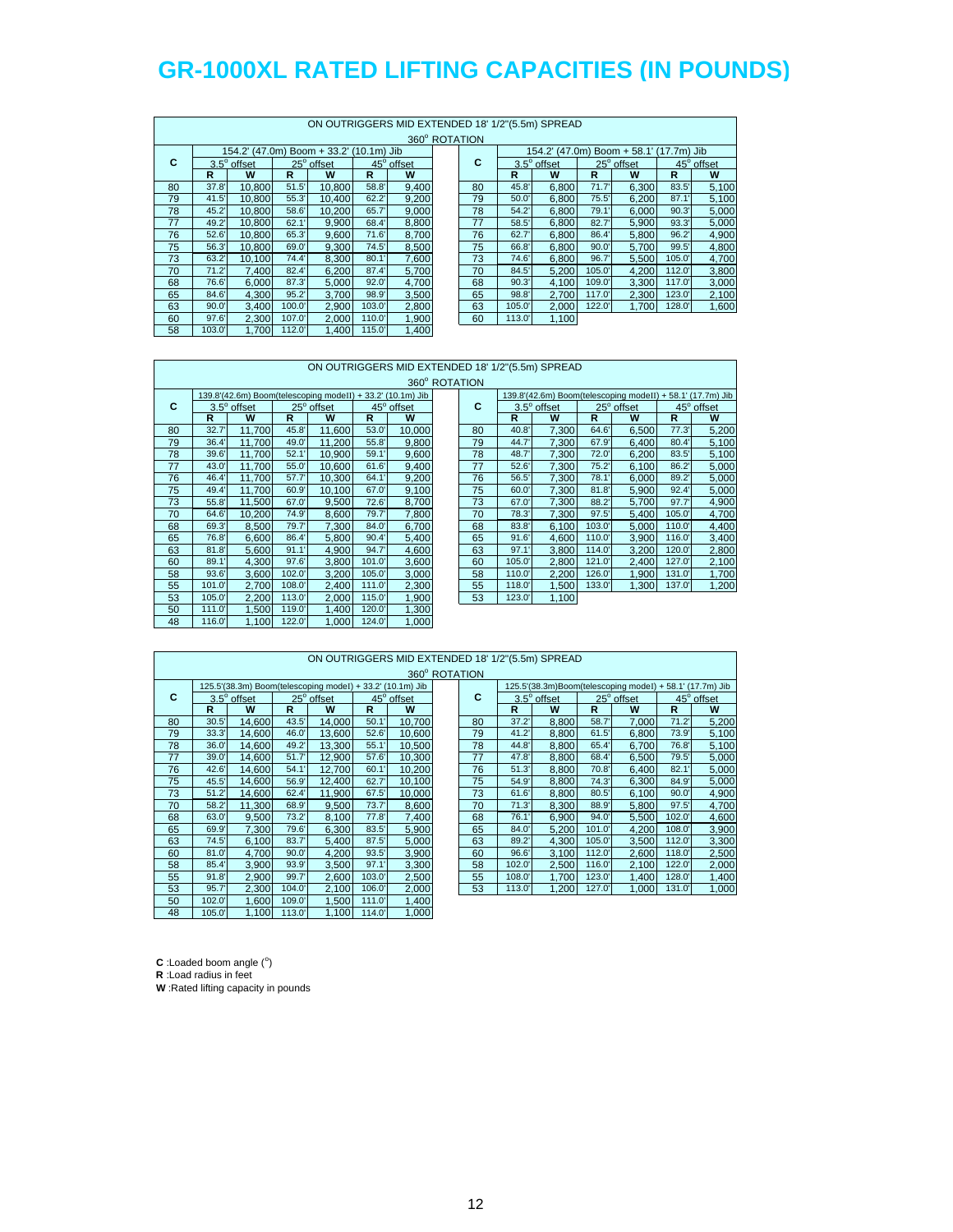|               | ON OUTRIGGERS MIN EXTENDED 8' 10-5/16"(2.7m) SPREAD |           |              |                       |  |                                                |              |                    |              |               |              |              |              |               |    |                            |   |                |    |                                                                                                            |              |                |    |                                      |    |                |    |                     |              |        |
|---------------|-----------------------------------------------------|-----------|--------------|-----------------------|--|------------------------------------------------|--------------|--------------------|--------------|---------------|--------------|--------------|--------------|---------------|----|----------------------------|---|----------------|----|------------------------------------------------------------------------------------------------------------|--------------|----------------|----|--------------------------------------|----|----------------|----|---------------------|--------------|--------|
|               |                                                     |           |              |                       |  |                                                |              |                    |              |               |              |              |              |               |    | 360° ROTATION              |   |                |    |                                                                                                            |              |                |    |                                      |    |                |    |                     |              |        |
| A             |                                                     | 39.4'     |              | 53.7                  |  | 68.1' (20.8m)                                  |              |                    |              | 82.4' (25.1m) |              |              |              | 96.8' (29.5m) |    |                            |   | 111.1' (33.9m) |    |                                                                                                            |              | 125.5' (38.3m) |    |                                      |    | 139.8' (42.6m) |    |                     |              | 154.2  |
| B             | C.                                                  | (12m)     |              | $C$ (16.4m) $C$       |  |                                                | $\mathbf{C}$ |                    | $\mathbf{C}$ |               | $\mathbf{c}$ |              | $\mathbf{C}$ |               | C  |                            | c |                | C  |                                                                                                            | $\mathbf{C}$ |                | C  |                                      | C. |                | C. |                     | $\mathbf{C}$ | (47m)  |
| 8'            |                                                     |           |              | 73 143,900 78 102,700 |  |                                                |              |                    |              |               |              |              |              |               |    |                            |   |                |    |                                                                                                            |              |                |    |                                      |    |                |    |                     |              |        |
| 10            | 70                                                  | 94.900 76 |              |                       |  | 93,000 80 90,200 79 40,100                     |              |                    |              |               |              |              |              |               |    |                            |   |                |    |                                                                                                            |              |                |    |                                      |    |                |    |                     |              |        |
| 12'           | 66                                                  | 66,900 73 |              |                       |  | 65,200 78 63,700 77                            |              | 40.100             |              |               |              |              |              |               |    |                            |   |                |    |                                                                                                            |              |                |    |                                      |    |                |    |                     |              |        |
| 15            | 61                                                  | 44,700 70 |              |                       |  | 43,400 75 42,000 75 40,100 78 42,500 78 35,500 |              |                    |              |               |              |              |              |               |    |                            |   |                |    |                                                                                                            |              |                |    |                                      |    |                |    |                     |              |        |
| $20^{\circ}$  | 52                                                  | 26,300 64 |              | 25,400 70             |  | 24,300 70 30,400 74                            |              |                    |              |               |              |              |              |               |    |                            |   |                |    | 26,400 74 31,000 77 27,500 77 31,400 79 28,300 79 31,700                                                   |              |                |    |                                      |    |                |    |                     |              |        |
| 25            | 41                                                  | 17,000 57 |              |                       |  |                                                |              |                    |              |               |              |              |              |               |    |                            |   |                |    | 16,100 65 15,300 65 20,900 70 17,200 70 21,500 74 18,200 74 21,800 76 18,000 76 22,100 78 19,500 78 22,300 |              |                |    |                                      |    |                |    |                     |              |        |
| 30'           | 25                                                  | 11.400 50 |              | 10,400 60             |  |                                                |              | 9,600 60 14,900 66 |              |               |              |              |              |               |    |                            |   |                |    | 11,600 66 15,700 70 12,500 70 16,000 73 13,200 73 16,200 75                                                |              |                |    | 13,800 76 16,400 78 14,100 78 15,300 |    |                |    |                     |              |        |
| 35'           |                                                     |           | 42           | 6,600 55              |  | 5,800 55                                       |              | 10.900 62          |              | 7,700 62      |              | 11.600 67    |              | 8.700 67      |    | 12,100 70                  |   | 9,400 70       |    | 12,300 73                                                                                                  |              | 9,900 73       |    | 12,500 75                            |    |                |    | 10,300 76 11,400 77 |              | 10,500 |
| 40'           |                                                     |           | 33           | 3,900 49              |  | 3,100 49                                       |              | 8,100 58           |              | 4,900 58      |              | 8,700 63     |              | 5,900 64      |    | 9,200 67                   |   | 6,600 68       |    | 9,500 70                                                                                                   |              | 7,100 71       |    | 9,600 73                             |    | 7,500 73       |    | 8,600 75            |              | 7,700  |
| 45'           |                                                     |           | 18           | 1,800 43              |  | 1,100 43                                       |              | 5,900 53           |              | 2,800 53      |              | 6,500 60     |              | 3,700 60      |    | 7,000 64                   |   | 4,500 64       |    | 7,300 68                                                                                                   |              | 5,000 68       |    | 7,500 71                             |    | 5,400 71       |    | 6,500 73            |              | 5,600  |
| 50'           |                                                     |           |              |                       |  |                                                | 36           | 4,300 49           |              | 1,100 49      |              | 4,900 56     |              | 2.100 56      |    | 5,300 61                   |   | 2,800 61       |    | 5.600 65                                                                                                   |              | 3,300 65       |    | 5,800 68                             |    | 3,700 69       |    | 4,800 71            |              | 4,000  |
| 55'           |                                                     |           |              |                       |  |                                                | 27           | 2,900              |              |               | 44           | 3,500        |              |               | 53 | 3,900 58                   |   | 1,500 58       |    | 4,200 63                                                                                                   |              | 2,000 63       |    | 4,400 66                             |    | 2,400 66       |    | 3,500 69            |              | 2,700  |
| 60'           |                                                     |           |              |                       |  |                                                | 13           | 1.900              |              |               | 38           | 2,400        |              |               | 49 | 2,800                      |   |                | 55 | 3,100                                                                                                      |              |                | 60 | 3,300 64                             |    | 1,300 64       |    | 2,300 67            |              | 1,500  |
| 65'           |                                                     |           |              |                       |  |                                                |              |                    |              |               | 31           | 1,500        |              |               | 44 | 1,900                      |   |                | 52 | 2,200                                                                                                      |              |                | 57 | 2,300                                |    |                | 62 | 1,400               |              |        |
| 70            |                                                     |           |              |                       |  |                                                |              |                    |              |               |              |              |              |               | 40 | 1,100                      |   |                | 48 | 1,400                                                                                                      |              |                | 54 | 1,500                                |    |                |    |                     |              |        |
| D             |                                                     |           | $\mathbf{0}$ |                       |  | 28                                             |              | $\mathbf{0}$       |              | 44            |              | 5            |              | 49            |    | 35                         |   | 55             |    | 45                                                                                                         |              | 58             |    | 52                                   |    | 62             |    | 57                  |              | 65     |
|               |                                                     |           |              |                       |  |                                                |              |                    |              |               |              |              |              |               |    | Telescoping conditions (%) |   |                |    |                                                                                                            |              |                |    |                                      |    |                |    |                     |              |        |
| Tele.<br>mode |                                                     | I. II     |              | T                     |  | $\mathbf{I}$                                   |              | $\mathbf{I}$       |              | $\bf{I}$      |              | $\mathbf{I}$ |              | T             |    | $\mathbf{I}$               |   | Т              |    | $\mathbf{I}$                                                                                               |              | I              |    | $\mathbf{I}$                         |    |                |    | $\mathbf{I}$        |              | I, II  |
| 2nd boom      |                                                     | $\Omega$  |              | 50                    |  | 100                                            |              | $\mathbf{0}$       |              | 100           |              | $\mathbf{0}$ |              | 100           |    | $\Omega$                   |   | 100            |    | $\Omega$                                                                                                   |              | 100            |    | $\mathbf{0}$                         |    | 100            |    | 50                  |              | 100    |
| 3rd boom      |                                                     | $\Omega$  |              | $\Omega$              |  | $\Omega$                                       |              | 33                 |              | 16            |              | 50           |              | 33            |    | 66                         |   | 50             |    | 83                                                                                                         |              | 66             |    | 100                                  |    | 83             |    | 100                 |              | 100    |
| 4th boom      |                                                     | $\Omega$  |              | $\mathbf{0}$          |  | $\mathbf{0}$                                   |              | 33                 |              | 16            |              | 50           |              | 33            |    | 66                         |   | 50             |    | 83                                                                                                         |              | 66             |    | 100                                  |    | 83             |    | 100                 |              | 100    |
| Top boom      |                                                     | $\Omega$  |              | $\Omega$              |  | $\Omega$                                       |              | 33                 |              | 16            |              | 50           |              | 33            |    | 66                         |   | 50             |    | 83                                                                                                         |              | 66             |    | 100                                  |    | 83             |    | 100                 |              | 100    |

|       | LIFTING CAPACITIES AT ZERO DEGREE BOOM ANGLE ON OUTRIGGERS MIN EXTENDED |                 |         |  |               |                                          |  |  |  |  |
|-------|-------------------------------------------------------------------------|-----------------|---------|--|---------------|------------------------------------------|--|--|--|--|
|       |                                                                         |                 |         |  |               | 8' 10-5/16"(2.7m)SPREAD<br>360° ROTATION |  |  |  |  |
| A.    |                                                                         | 39.4            | 53.7    |  | 68.1          |                                          |  |  |  |  |
| C     |                                                                         | (12m)           | (16.4m) |  | (20.8m)       |                                          |  |  |  |  |
|       | 32.3                                                                    | 9.200 46.5      | ,300    |  | 1.700<br>60.8 |                                          |  |  |  |  |
| Tele. |                                                                         | $\mathbf{L}$ II |         |  | $\mathbf{I}$  |                                          |  |  |  |  |
| mode  |                                                                         |                 |         |  |               |                                          |  |  |  |  |

- **A** :Boom length in feet
- **B** :Load radius in feet
- $C$  : Loaded boom angle  $(°)$
- **D** :Minimum boom angle (°) for indicated length (no load)

NOTE The lifting capacity data stored in the LOAD MOMENT INDICATOR (AML-C) is based on the standard number of parts of line listed in the chart.

| Boom length in feet     | 39.4' | 39.4' to 68.1' | 68.1' to 154.2'      | Single top |
|-------------------------|-------|----------------|----------------------|------------|
| (meters)                | (12m) | (12m to 20.8m) | $(20.8m)$ to $47m$ ) | Jib        |
| Telescoping mode        | . п   |                | 1. П                 | 1. П       |
| Number of parts of line | 16    |                |                      |            |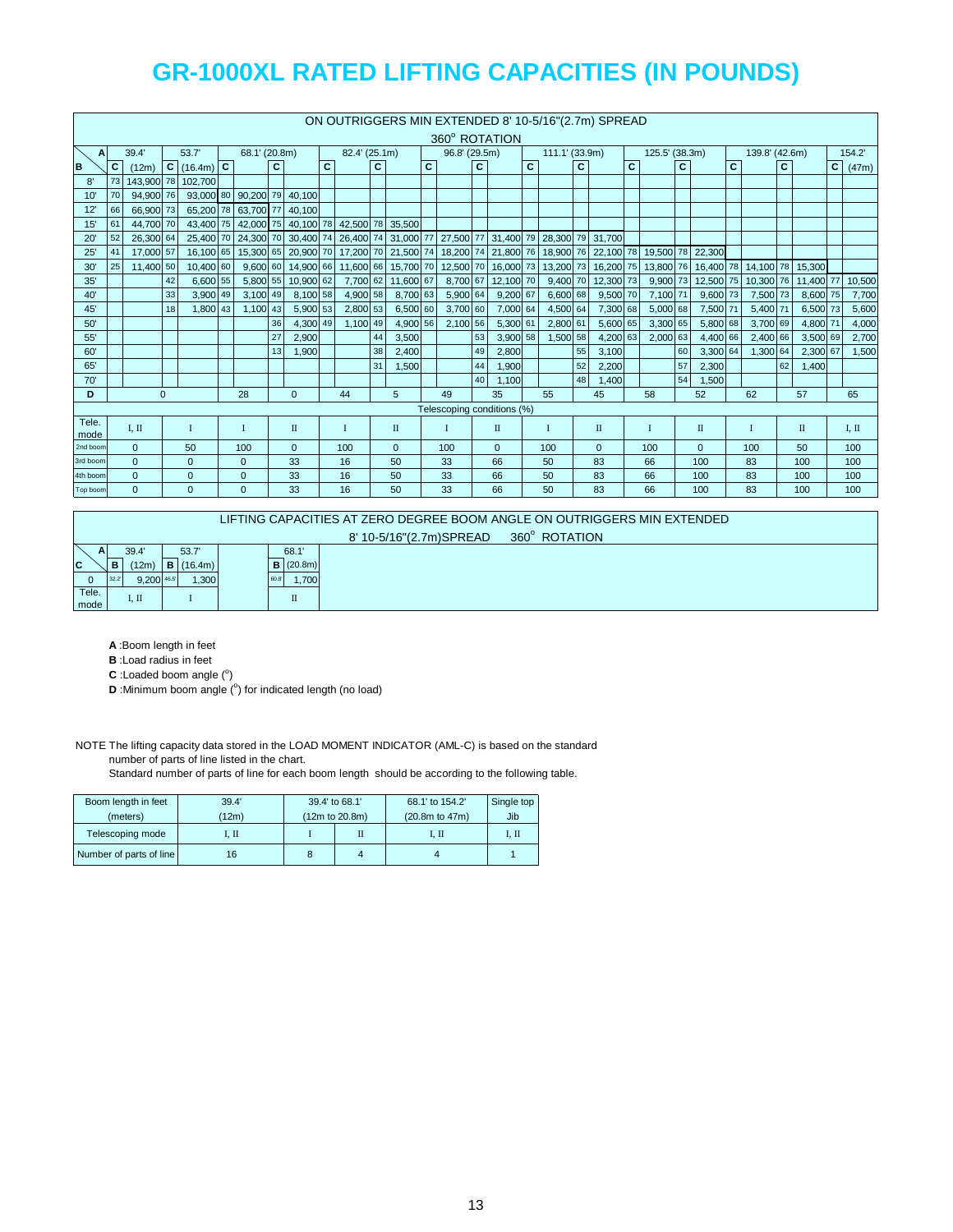### **WARNING AND OPERATING INSTRUCTIONS FOR LIFTING CAPACITIES**

#### **GENERAL**

- 1. RATED LIFTING CAPACITIES apply only to the machine as 11. Load per line should not exceed 14,600 lbs. (6,600kg) for originally manufactured and normally equipped by TADANO main hoist and auxiliary hoist. equipment other than that specified can result in a reduction INDICATOR (AML-C) before operation. Maximum lifting
- 2. Hydraulic cranes can be hazardous if improperly MOMENT INDICATOR (AML-C). Limited capacity is as machine must be in compliance with information in the 14,600 lbs. (6,600kg) x number of parts of line. through the distributor. The distributor of the load radius is for reference only.
- mentioned in OSHA CFR29 part 1926. boom length.

- allowable crane capacities. They are based on the machine boom angle, boom length, crane maintenance, etc. standing level on firm supporting surface under ideal job 16. For lifting capacity of single top, reduce the rated lifting under the outrigger floats or tires to spread the loads to a shall not exceed 14,600 lbs. (6,600kg) including main hook.
- 2. For outrigger operation, outriggers shall be properly extended select removed.

- Crane Structures Method of Test. **Crane Structures Method of Test.** Occurs.
- J765-Crane Stability Test Code. only in the column handed "154.2' (47.0m)boom+jib".
- deflection. **only in the column handed "154.2' (47.0m)boom+jib".** only in the column handed "154.2' (47.0m)boom+jib".
- 
- 5. Rated lifting capacities are based on freely suspended loads loaded boom angle to determine allowable capacity.(Telescoping MODE II) and make no allowance for such factors as the effect of wind, 21. When lifting a load by using jib (aux. hoist) and boom (main sudden stopping of loads, supporting surface conditions, hoist) simultaneously, do the following: inflation of tires, operating speeds, side loads, etc. Side pull **Enter the operation status as jib operation**, not as boom on the boom or jib is extremely dangerous. The state of the boom of peration. Such action can damage the boom, jib or slewing mechanism, **Buch action of the starting operation**, make sure that mass of load is and lead to overturning the crane. within rated lifting capacity for jib.
- that the load is out of control due to a strong wind. During mode is not permissible when the boom has been partially or fully extended. reduced by 70% when the wind speed is 27mph(12m/s) to or removing counterweight. 31mph(14m/s).If the wind speed is 31mph(14m/s) or over, stop operation. During jib lift, stop operation if the wind speed **DEFINITIONS**
- Do not tip the crane to determine allowable loads. The vertical hoist line or tackle with load applied.
- 8. Do not operate at boom lengths, radii, or boom angle, where 2. Loaded Boom Angle: The angle between the boom base load on the hook. **at the load radius.** At the load radius.
- 9. When boom length is between values listed, refer to the 3. Working Area: Area measured in a circular arc about the rated lifting capacities of the next longer and next shorter centerline of rotation. booms for the same radius. The lesser of the two rated lifting 4. Freely Suspended Load: Load hanging free with no direct capacities shall be used.<br>10. When making lifts at a load radius not shown, use the next 6. Side Load: Horizontal side force applied to the
- longer radius to determine allowable capacity. The state of the ground or in the air.
- 
- LTD. Modifications to the machine or use of optional 12. Check the actual number of parts of line with LOAD MOMENT of capacity. capacity is restricted by the number of parts of line of LOAD operated or maintained. Operation and maintenance of this determined from the formula, Single line pull for main hoist
- *Operation and Maintenance Manual* supplied with 13. The boom angle before loading should be greater to account the crane. If this manual is missing, order a replacement for deflection. For rated lifting capacities, the loaded boom
- 3. The operator and other personnel associated with this 14. The 39.4' (12.0m) boom length capacities are based on boom machine shall fully acquaint themselves with the latest fully retracted. If not fully retracted [less than 53.7' (16.4m) applicable ASME B30.5 safety standards for cranes as boom length], use the rated lifting capacities for the 53.7' (16.4m)
- 15. Extension or retraction of the boom with loads may be **SET UP SET UP EXAMPLE ATTER SET UP attempted within the limits of the RATED LIFTING CAPACITIES.** 1. Rated lifting capacities on the load chart are the maximum The ability to telescope loads is limited by hydraulic pressure,
	- conditions. Depending on the nature of the supporting capacities of relevant boom according to a weight reductions surface, it may be necessary to have structural supports for auxiliary load handling equipment. Capacities of single top
	- larger surface. 17. When base jib or top jib or both jib removing, jib state switch
	- with tires free of supporting surface before operating crane. 18. When erecting and stowing jib, be sure to retain it by hand or by other means to prevent its free movement.
- **OPERATION OPERATION 19. Use "ANTI-TWO BLOCK"** disable switch when erecting and 1. Rated lifting capacities have been tested to and meet stowing jib and when stowing hook block. While the switch is minimum requirements of SAE J1063-Cantilevered Boom pushed, the hoist does not stop, even when overwind condition
- 2. Rated lifting capacities do not exceed 85 % of the tipping 20. For boom length 154.2' (47.0m) or less and 125.5' (38.3m) or longer load on outriggers fully extended as determined by SAE with jib, rated lifting capacities are determined by loaded boom angle Rated lifting capacities for partially extended outriggers are For boom length 125.5' (38.3m) or less with jib, rated lifting capacities determined from the formula, Rated Lifting Capacities are determined by loaded boom angle only in the column headed =(Tipping Load - 0.1 x Tip Reaction)/1.25. "125.5' (38.3m)boom+jib". For angles not shown, use the next lower 3. Rated lifting capacities above bold lines in the chart are loaded boom angle to determine allowable capacity.(Telescoping MODE I) based on crane strength and those below, on its stability. For boom length 154.2' (47.0m) or less and 139.8' (42.6m) or longer They are based on actual load radius increased by boom with jib, rated lifting capacities are determined by loaded boom angle 4. The weight of handling device such as hook blocks, slings, For boom length 139.8' (42.6m) or less with jib, rated lifting capacities etc., must be considered as part of the load and must be are are determined by loaded boom angle only in the column headed deducted from the lifting capacities. The state of the next lower with the next lower with the next lower in the next lower state in the next lower
	- - -
			-
- 6. Rated lifting capacities do not account for wind on lifted load 22. Before telescoping the boom, set the telescoping mode selector switch to or boom. We recommend against working under the condition MODE I or MODE II with the boom fully retracted. A change of the telescoping
	- boom lift, consider that the rated lifting capacity is reduced by 23. Crane operation is prohibited without full counterweight 22,000lbs. (10 ton) 50% when the wind speed is 20mph(9m/s) to 27mph(12m/s); installed. Outriggers shall be extended 23'11 3/8" (7.3m) spread when installing

- is 20mph(9m/s). 1. Load Radius: Horizontal distance from a projection of the axis 7. Rated lifting capacities at load radius shall not be exceeded. only of rotation to supporting surface before loading to the center of
	- no capacities are shown. Crane may overturn without any section and the horizontal, after lifting the rated lifting capacity
		-
		-
		- 5. Side Load: Horizontal side force applied to the lifted load either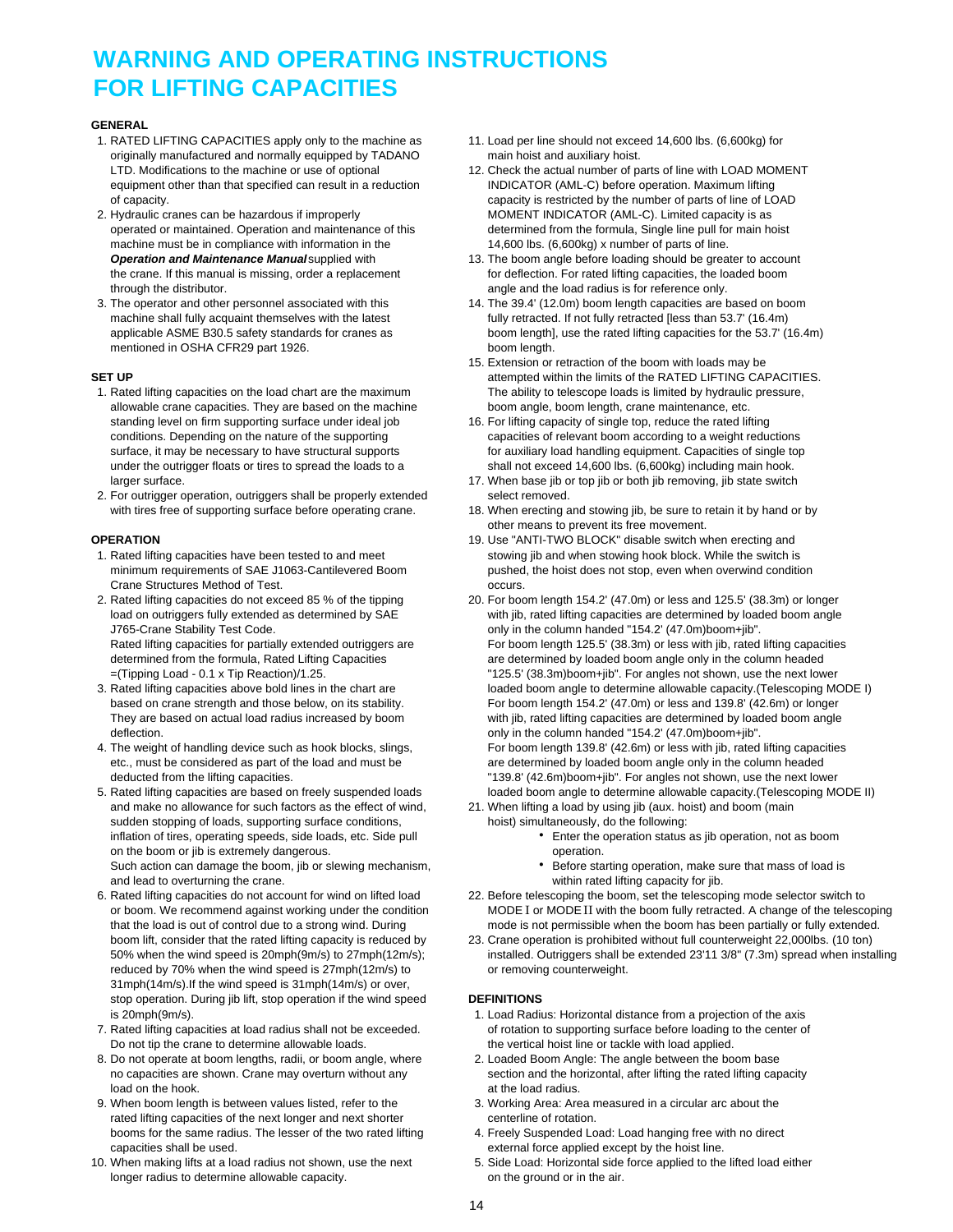|               | <b>ON RUBBER</b>                  |                            |                            |                   |    |         |                |                            |                 |                            |              |                      |                |          |              |                   |              |          |
|---------------|-----------------------------------|----------------------------|----------------------------|-------------------|----|---------|----------------|----------------------------|-----------------|----------------------------|--------------|----------------------|----------------|----------|--------------|-------------------|--------------|----------|
| A             |                                   |                            |                            |                   |    |         | Stationary     |                            |                 |                            |              |                      |                |          |              | Creep             |              |          |
|               |                                   |                            |                            | <b>Over Front</b> |    |         |                |                            |                 | 360° Rotation              |              |                      |                |          |              | <b>Over Front</b> |              |          |
|               |                                   | 39.4'                      |                            | 68.1              |    | 96.8'   |                | 39.4'                      | 68.1'           |                            |              | 96.8'                |                | 39.4'    |              | 68.1'             |              | 96.8'    |
| <b>B</b>      | C                                 | (12m)                      | C                          | (20.8m)           | C  | (29.5m) | $\mathbf{C}$   | (12m)                      | $\mathbf{C}$    | (20.8m)                    | C            | (29.5m)              | $\mathbf{C}$   | (12m)    | $\mathbf{C}$ | (20.8m)           | $\mathbf{C}$ | (29.5m)  |
| 12'           | 66                                | 60,000                     |                            |                   |    |         | 66             | 38,000                     |                 |                            |              |                      | 66             | 45,000   |              |                   |              |          |
| 15'           | 61                                | 49,600                     |                            |                   |    |         | 61             | 28,500                     |                 |                            |              |                      | 61             | 36,600   |              |                   |              |          |
| 20'           | 52                                | 37,500                     | 70                         | 35,000            |    |         | 52             | 17,500                     | 70              | 20,000                     |              |                      | 52             | 26,800   | 70           | 29,200            |              |          |
| 25'           | 41                                | 28,500                     | 65                         | 29,500            | 74 | 22,900  | 40             | 10,400                     | 65              | 14,000                     | 73           | 14,000               | 40             | 20,500   | 65           | 22,800            | 74           | 22,900   |
| 30'           | 25                                | 21.500                     | 60                         | 24.000            | 71 | 21,500  | 25             | 6,500                      | 60              | 9,500                      | 70           | 10.000               | 25             | 15,600   | 60           | 18,200            | 71           | 18,900   |
| 35'           |                                   |                            | 55                         | 19,200            | 67 | 19,500  |                |                            | 55              | 6,500                      | 67           | 7,400                |                |          | 55           | 14,800            | 67           | 15,500   |
| 40'           |                                   |                            | 49                         | 15,200            | 64 | 16,000  |                |                            | 49              | 4,500                      | 63           | 5,400                |                |          | 49           | 12,000            | 64           | 12,900   |
| 45'           |                                   |                            | 43                         | 12,200            | 60 | 13,000  |                |                            | 43              | 3,000                      | 60           | 3,900                |                |          | 43           | 9,800             | 60           | 10,600   |
| 50'           |                                   |                            | 36                         | 9,700             | 57 | 10,600  |                |                            | 36              | 1,800                      | 56           | 2,700                |                |          | 36           | 7,900             | 57           | 8,900    |
| 55'           |                                   |                            | 27                         | 8.000             | 53 | 8,800   |                |                            |                 |                            | 53           | 1,700                |                |          | 27           | 6,500             | 53           | 7,300    |
| 60'           |                                   |                            | 13                         | 6,500             | 49 | 7,400   |                |                            |                 |                            |              |                      |                |          | 13           | 5,200             | 49           | 6,100    |
| 65'           |                                   |                            |                            |                   | 45 | 6,100   |                |                            |                 |                            |              |                      |                |          |              |                   | 44           | 5,000    |
| 70'           |                                   |                            |                            |                   | 40 | 5,000   |                |                            |                 |                            |              |                      |                |          |              |                   | 40           | 4,100    |
| 75'           |                                   |                            |                            |                   | 35 | 4.100   |                |                            |                 |                            |              |                      |                |          |              |                   | 34           | 3,200    |
| 80'           |                                   |                            |                            |                   | 28 | 3,400   |                |                            |                 |                            |              |                      |                |          |              |                   | 28           | 2,500    |
| 85            |                                   |                            |                            |                   | 20 | 2,700   |                |                            |                 |                            |              |                      |                |          |              |                   |              |          |
| D             | $\overline{0}$                    |                            |                            |                   |    |         | $\Omega$       |                            | $\overline{28}$ |                            | 45           |                      |                |          | $\mathbf{0}$ |                   |              |          |
|               |                                   |                            |                            |                   |    |         |                |                            |                 | Telescoping conditions (%) |              |                      |                |          |              |                   |              |          |
| Tele.<br>mode | $\rm II$<br>$\mathbf{I}$<br>I, II |                            |                            |                   |    |         | I, II          |                            | $\mathbf{I}$    |                            | $\mathbf{I}$ |                      | I, II          |          | $\mathbf{I}$ |                   | $\mathbf{I}$ |          |
| 2nd boom      |                                   | $\mathbf{0}$               | $\overline{0}$<br>$\Omega$ |                   |    |         |                | $\Omega$                   |                 | $\Omega$                   |              | $\Omega$             |                | $\Omega$ |              | $\Omega$          |              | $\Omega$ |
| 3rd boom      |                                   | 33<br>$\overline{0}$<br>66 |                            |                   |    |         | $\overline{0}$ |                            | 33              |                            | 66           |                      | $\overline{0}$ | 33       |              | 66                |              |          |
| 4th boom      |                                   | $\mathbf{0}$               |                            | 33                |    | 66      |                | 33<br>66<br>$\overline{0}$ |                 |                            |              | 33<br>$\overline{0}$ |                |          | 66           |                   |              |          |
| Top boom      | 33<br>66<br>$\overline{0}$        |                            |                            |                   |    |         | $\overline{0}$ |                            | 33              |                            | 66           |                      | $\overline{0}$ |          | 33           |                   | 66           |          |

|                         | LIFTING CAPACITIES AT ZERO DEGREE BOOM ANGLE ON RUBBER OPERATION. |                                                                       |   |         |   |         |  |       |  |       |            |       |         |      |         |  |
|-------------------------|-------------------------------------------------------------------|-----------------------------------------------------------------------|---|---------|---|---------|--|-------|--|-------|------------|-------|---------|------|---------|--|
|                         |                                                                   | Stationarv<br>Creep                                                   |   |         |   |         |  |       |  |       |            |       |         |      |         |  |
|                         |                                                                   | Over Front<br>360° Rotation                                           |   |         |   |         |  |       |  |       | Over Front |       |         |      |         |  |
|                         |                                                                   | 39.4                                                                  |   | 68.1    |   | 96.8'   |  | 39.4' |  |       | 39.4       |       | 68.1    |      | 96.8'   |  |
| $\overline{\mathbf{C}}$ | в<br>D                                                            | 12m)                                                                  | в | (20.8m) | в | (29.5m) |  | (12m) |  |       | (12m)      | в     | (20.8m) | в    | (29.5m) |  |
|                         |                                                                   | 5.100<br>19.300<br>6,300<br>2.100<br>60.8'<br>32.2'<br>89.1'<br>32.2' |   |         |   |         |  |       |  | 32.2' | 14.100     | 60.8' | 5.000   | 89.1 | .400    |  |

- **A** :Boom length in feet
- **B** :Load radius in feet
- $C$  : Loaded boom angle  $(°)$
- **D** : Minimum boom angle (°) for indicated length (no load)

NOTE: The lifting capacity data stored in the LOAD MOMENT INDICATOR (AML-C) is based on the standard number of parts of line listed in the chart.

Standard number of parts of line for rubber operation should be according to the following table.

| Boom length in feet     | 39.4  | 39.4' to 96.8' | Single top |
|-------------------------|-------|----------------|------------|
| (meters)                | (12m) | (12m to 29.5m) | Jib        |
| Number of parts of line |       |                |            |



### **WARNING AND OPERATING INSTRUCTIONS FOR ON RUBBER LIFTING CAPACITIES**

- 75 % of tipping loads as determined by SAE J765-Crane Stability chassis. Test Code. The Code. The Code of the Code of the Code of the Code of the Test Code. The Code of the Code of the Code of the Code of the Code of the Code of the Code of the Code of the Code of the Code of the Code of the Co
- 2. Rated lifting capacities shown in the chart are based on condition boom length is 96.8 ft. (29.5m).<br>2. that crane is set on firm level surfaces with axle oscillation lockout 8. When making lift on rubber stationary, set that crane is set on firm level surfaces with axle oscillation lockout applied. Those above bold lines are based on tire capacity and
- 3. If the axle oscillation lockout cylinders contain air, the axle will not<br>be locked completely and rated lifting capacities may not be 10. Do not operate the crane while carrying the load. be locked completely and rated lifting capacities may not be obtainable. Bleed the cylinders according to the operation safety obtainable. Bleed the cylinders according to the operation safety 11. Creep is motion for crane not to travel more than 200' (60 m) in any
- 4. Rated lifting capacities are based on proper tire inflation, capacity (1.6km/h). and condition. Damaged tires are hazardous to safe operation of 12. For creep operation, choose the drive mode and proper gear crane. **and the road or working condition.** The road or working condition.
- 5. Tires shall be inflated to correct air pressure. Tires Air Pressure<br>199.5-25 34PR 57 psi (400kl 57 psi (400kPa)
- 1. Rated lifting capacities on rubber are in pounds and do not exceed 6. Over front operation shall be performed within two degrees in front of
	-
	-
	- 9. For creep operation, boom must be centered over front of machine, those below, on crane stability. They are based on actual load slewing lock engaged, and load restrained from slewing. Travel slowly radius increased by tire deformation and boom deflection. The same of the lifted load as close to the ground as possible, and
		-
		- 30 minute period and to travel at the speed of less than 1 mph
		-